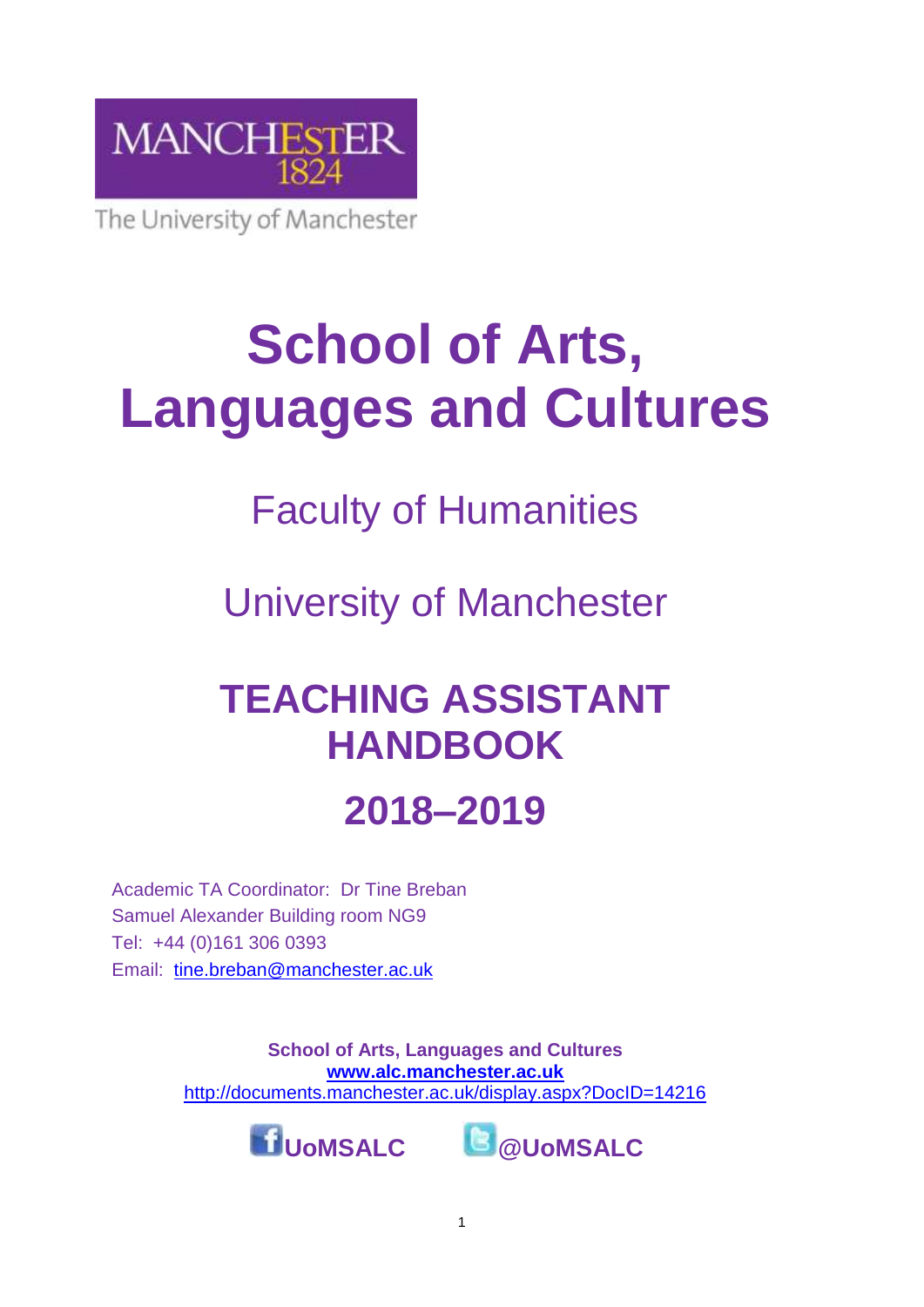# **Contents**

| 1  |                                                                          |  |
|----|--------------------------------------------------------------------------|--|
| 2  |                                                                          |  |
|    | 2.1                                                                      |  |
|    | 2.2                                                                      |  |
| 3  |                                                                          |  |
| 4  |                                                                          |  |
| 5  |                                                                          |  |
| 6  |                                                                          |  |
| 7  |                                                                          |  |
|    | 7.1                                                                      |  |
| 8  |                                                                          |  |
| 9  |                                                                          |  |
| 10 |                                                                          |  |
|    | 10.1                                                                     |  |
|    | 10.2                                                                     |  |
|    | 10.3                                                                     |  |
|    | 10.4                                                                     |  |
|    | 10.5                                                                     |  |
|    | 10.6                                                                     |  |
| 11 |                                                                          |  |
|    | 11.1                                                                     |  |
| 12 |                                                                          |  |
|    |                                                                          |  |
| 13 |                                                                          |  |
| 14 |                                                                          |  |
|    | 14.1                                                                     |  |
|    | 14.2                                                                     |  |
|    | 14.3<br>14.4                                                             |  |
|    | 14.5                                                                     |  |
|    | 14.6                                                                     |  |
|    | 14.7                                                                     |  |
|    | 14.8                                                                     |  |
| 15 |                                                                          |  |
| 16 |                                                                          |  |
|    | 16.1                                                                     |  |
|    | 16.2                                                                     |  |
|    | 16.3                                                                     |  |
|    | What is the difference between formative and summative feedback?<br>16.4 |  |
|    | 16.5                                                                     |  |
| 17 |                                                                          |  |
| 18 |                                                                          |  |
| 19 |                                                                          |  |
| 20 |                                                                          |  |
|    |                                                                          |  |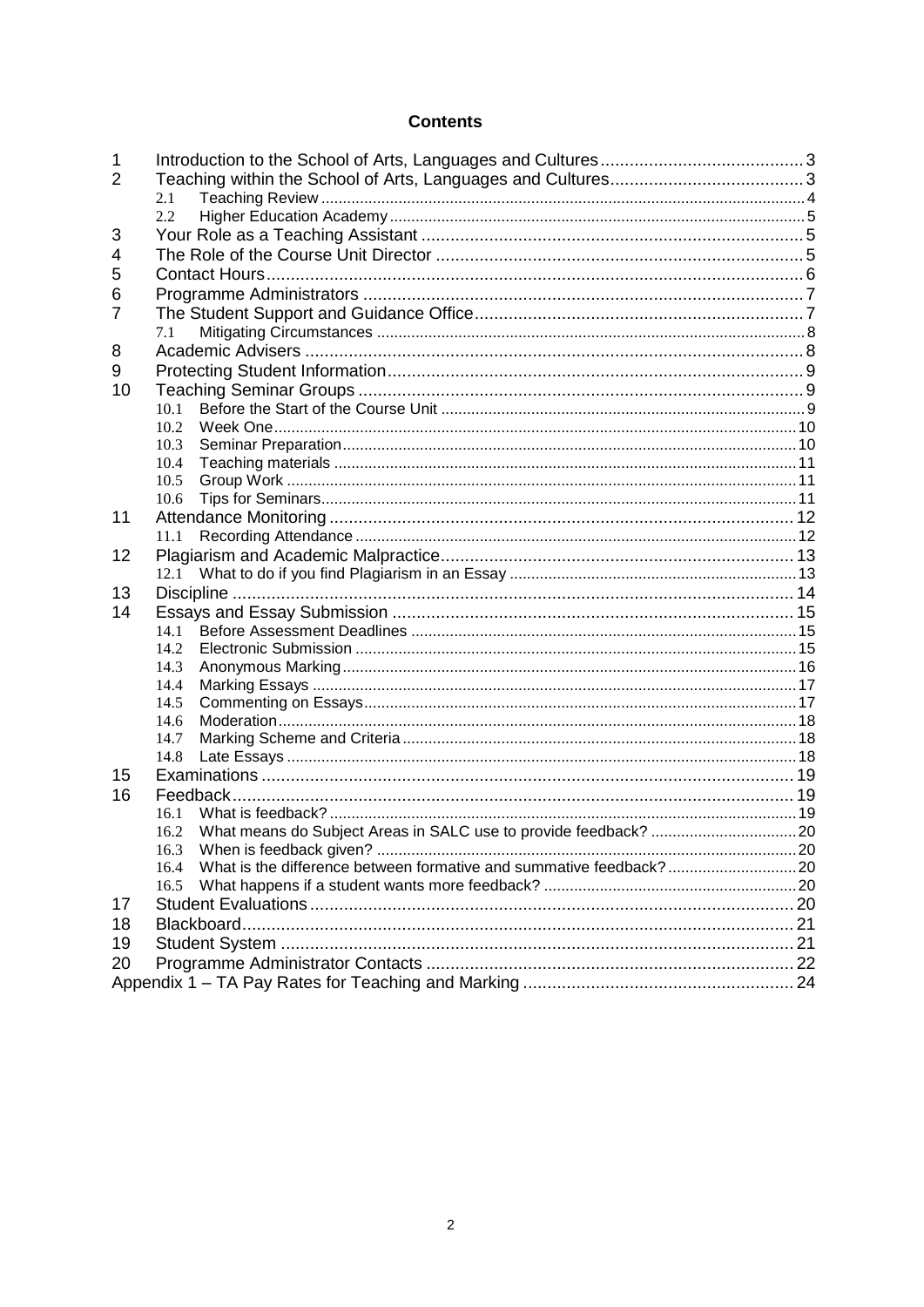# <span id="page-2-0"></span>**1 Introduction to the School of Arts, Languages and Cultures**

Your subject area is part of the School of Arts, Languages and Cultures. SALC brings together an exceptionally diverse and successful concentration of teachers and researchers with the aim and ambition of positioning the Arts at the core of the University's mission and at the forefront of its international reputation. The School is single-minded in its vision to provide a global beacon for the study of the Arts and Languages. The School's outlook and performance, like its staff and student body, is both international and internationally recognised. Attracting the best research and teaching talent, it aims to set the agenda both in terms of its research and the educational environment it can offer. The School's objective is to give students a learning and teaching experience of the highest quality where they are taught and guided by inspiring academics, making its graduates highly sought after by employers. It has a strong commitment to social responsibility and public engagement and seeks to create and develop knowledge that makes a difference both to those researching and studying in the School and in the wider world. Staff are engaged in a broad field of scholarship in arts, languages, and cultures and are committed to inter- and multidisciplinarity at all levels of study and research.

Undergraduate programmes within SALC are provided by the following different disciplinary areas:

- Art History and Cultural **Practices**
- Chinese Studies
- Classics & Ancient History and Archaeology
- Drama
- East Asian Studies
- English, American Studies and Creative Writing
- French Studies
- **•** German Studies
- Linguistics and English Language
- History
- Italian Studies
- Japanese Studies
- Arabic and Middle Eastern **Studies**
- Music
- Religions and Theology
- Russian and East European **Studies**
- Spanish, Portuguese and Latin American Studies
- Translation and Intercultural **Studies**
- University Language Centre
- World Literatures

The School provides teaching to over 6,500 undergraduates and postgraduates, and employs around 350 academic staff, more than a dozen postdoctoral research fellows, and a large cohort of teaching assistants, all supported by around 100 professional support services staff.

# <span id="page-2-1"></span>**2 Teaching within the School of Arts, Languages and Cultures**

As a Teaching Assistant you have an important part to play in the undergraduate student experience through teaching and example.

This includes:

- Treating undergraduate students, as well as academic colleagues and administrative staff, professionally and with courtesy at all times.
- Arriving promptly for all teaching duties.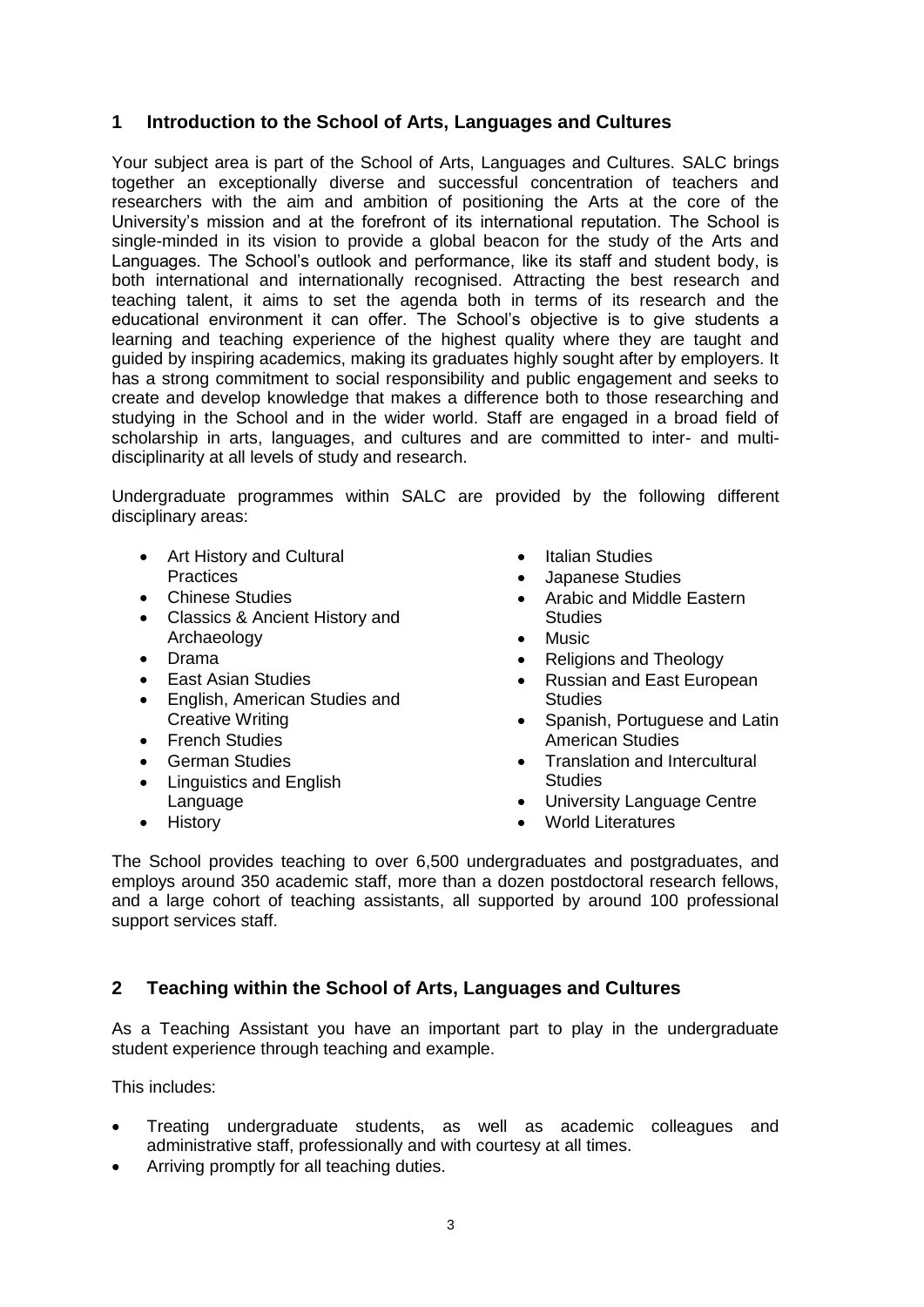- Maintaining good communications with your course unit director/s,
- Being well-prepared for seminar classes.
- Providing constructive feedback in a timely manner. Your feedback should be respectful and written in inclusive and non-discriminatory language. When you have written your comments look back at them and imagine if you would be comfortable saying them to the student in person.
- Ensuring students are aware of how to contact you if they require advice.

The School is committed to providing appropriate support for Teaching Assistants:

- **Course Unit Directors (or CUDs)** who coordinate the syllabus and teaching and usually deliver some or all of the lectures on a specific course. CUDs will be your first point of contact for any issues related to course material including lecture and seminar content as well as assessment tasks. CUDs hold regular office hours for students on the course.
- **Programme administrators:** coordinate the organization of teaching and assessment for a programme, including course unit selection, attendance monitoring, and assessment. They will have contact details of individual students' academic advisers and have an overview of student-related processes in general.
- **The TA Academic Coordinator** has overall responsibility over the development and training of Teaching Assistants. S/he may help resolve issues with the appropriate Head of Discipline/Division, and organises regular meetings with the TA representatives. S/he ensures that the TA Training complies with the University and HEA framework, and is appoint of contact for the HEA accreditation scheme. You can find the contact details of the TA Academic Coordinator on the front page of the handbook.
- **Undergraduate Programme Director** coordinates teaching for the subject area. The Undergraduate Programme Director is available for issues relating to undergraduate teaching and students more generally.
- **The Teaching and Learning Office**: Much of the administrative communication you receive throughout a course, including seminar and room assignments, will come through the Teaching and Learning Office.
- **PhD Supervisors**: Although your research supervisor has no direct role in your teaching, they can provide valuable and often more personal teaching advice. Your supervisor will also be required to observe one of your seminars near the start of term, and to provide you with practical feedback on your teaching

# <span id="page-3-0"></span>2.1 **Teaching Review**

Your PhD supervisor is responsible for giving you constructive feedback on your teaching. It is your responsibility to contact your PhD supervisor within the **first four weeks** of the semester to arrange a mutually convenient date and time for a classroom observation. Your supervisor will give you a brief statement about your performance, and a few minutes should be set aside in a supervision session to talk through your teaching methods and organisation.

The Teaching Review Form can be found here:

<http://hummedia.manchester.ac.uk/faculty/tahub/Teaching%20Assistant%20Review%20Pro-Forma.pdf>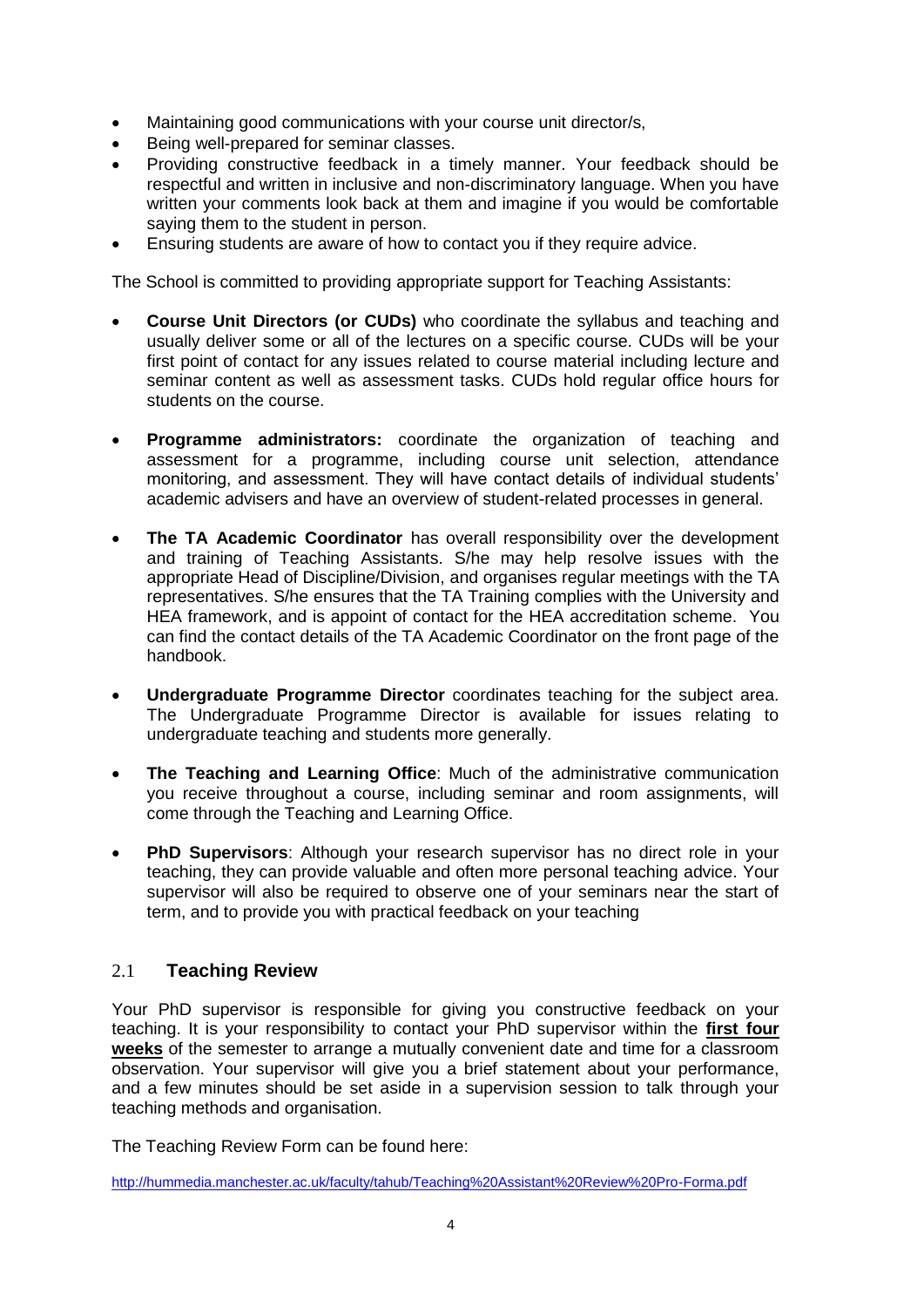# <span id="page-4-0"></span>2.2 **Higher Education Academy**

The University of Manchester has developed a recognition framework, approved by the HEA, to grant Associate Fellow of the Higher Education Academy status to Teaching Assistants who attend the validated training and mentoring programme and submit a teaching portfolio/presentation. Details on the application process to the AFHEA status through the UoM framework will be made available in the course of the academic year. Please direct any questions regarding the training programme and the accreditation scheme to the TA Academic Coordinator.

# <span id="page-4-1"></span>**3 Your Role as a Teaching Assistant**

As a TA you are expected to contribute to and support seminars/workshops for course units utilising material set by the CUD. Only in exceptional circumstances, and with the permission of the UG Director of the subject area, should TAs be allowed to undertake further teaching (individual lectures, for example). TAs should not be given sole responsibility for teaching a complete course unit.

If you have any questions the answers to which are not covered in this handbook you can:

- Consult the Teaching Assistant Policy (Faculty of Humanities) <http://hummedia.manchester.ac.uk/faculty/tahub/Humanities%20Teaching%20Assistant%20Policy.pdf>
- Look at the information on the Teaching Assistant Hub: [http://www.humanities.manchester.ac.uk/humnet/our-services/teaching-and](http://www.humanities.manchester.ac.uk/humnet/our-services/teaching-and-learning/tahub/)[learning/tahub/](http://www.humanities.manchester.ac.uk/humnet/our-services/teaching-and-learning/tahub/)
- Ask the TA Academic Coordinator (contact details on the front page of the handbook)
- Look at the information on the Undergraduate Intranet for Staff: <http://www.alc.manchester.ac.uk/staffintranet/undergraduate/>
- Ask your Course Unit Director
- Ask your Programme Administrator

# <span id="page-4-2"></span>**4 The Role of the Course Unit Director**

As a TA you will be working with a Course Unit Director who is in charge of the whole course unit.

The Course Unit Director is responsible for:

- Ensuring that you receive all the documentation relating to the unit,
- Answering any questions you may have in relation to the course unit,
- Meeting with you in order to brief you on specific aspects of the course when necessary,
- Meeting with you and any other TAs to discuss marking and ensuring that marking is standardised across the course unit.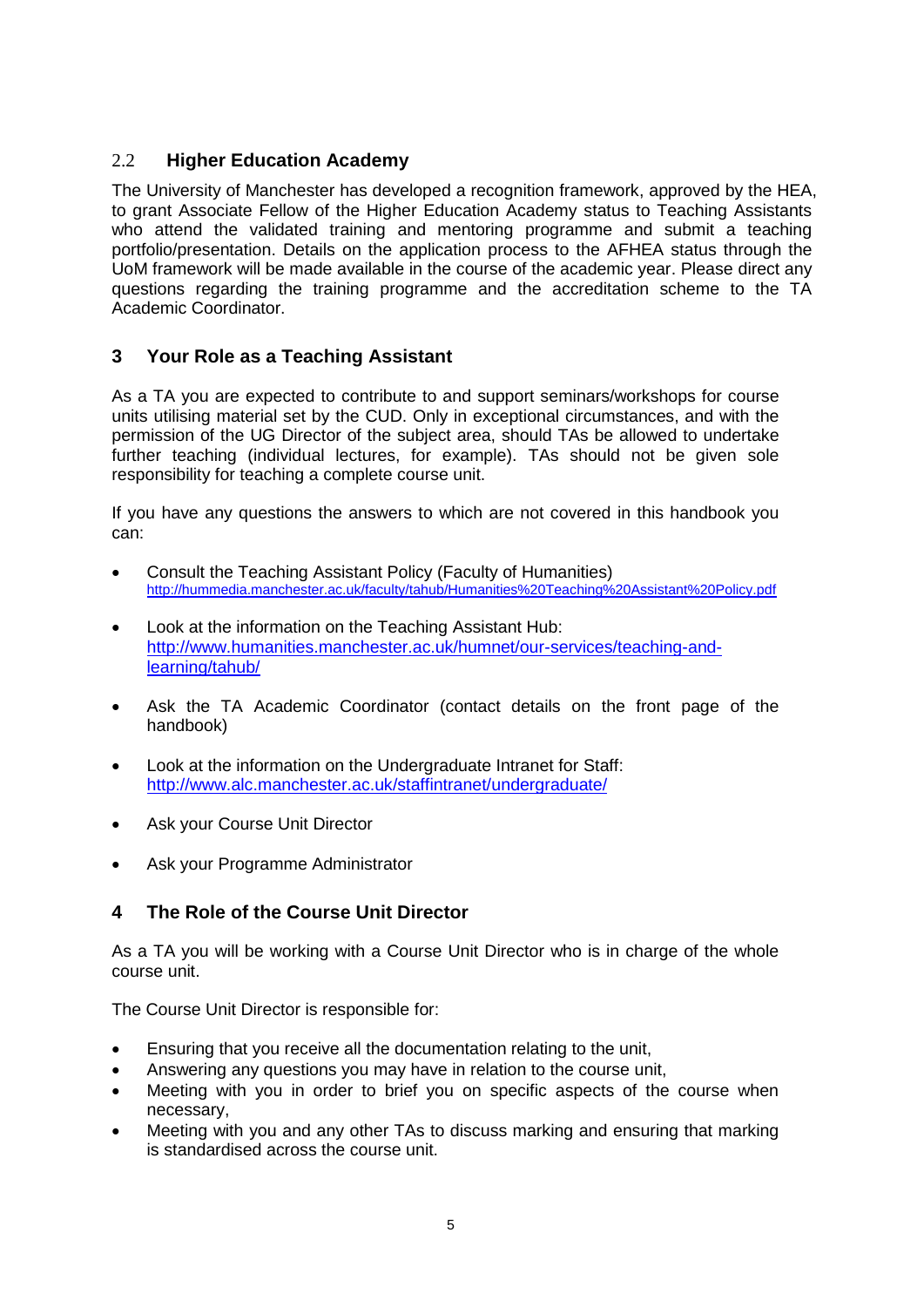If you have any questions about the course unit your first point of contact should be your Course Unit Director.

Please note that your line manager is your Head of Division.

# <span id="page-5-0"></span>**5 Contact Hours**

The number of available 'contact hours' (i.e., the number of hours students are directly interacting with staff or being taught each week) is an important issue for many students. For this reason, student satisfaction with contact time will be specifically addressed on evaluations. However, because this issue has become increasingly central to students' general opinion of university study in recent years, especially in the Humanities, it is important that you remind students of resources available throughout the term.

These general resources, which can contribute to a student's sense of 'contact time', include:

**Lectures and seminars**: Although it may seem obvious that these are compulsory hours of contact, TAs should remind students at the start of a new term that their attendance in lectures and seminars is the primary source of contact with staff. Attendance in seminars is monitored for all units. See Section 11 on Attendance Monitoring.

**Consultation hours and appointments**: You may find that students need extra encouragement to take the initiative to meet with their CUD or with you outside of their seminar hour. Remind students of the CUD's office hours and of your availability when you schedule consultation hours or encourage them to contact you for an appointment. Please note that TAs are not required to have weekly office hours, and can use the allotted 'out of classroom' time they are paid for more flexibly, e.g. by organising multiple consultation hours in a week leading up to an assessment and by answering emails in other weeks at the start of the semester.

If you want to organise a consultation session, bookable rooms are available in the Graduate School, which is located in the Ellen Wilkinson Building.

**Email**: Students should feel free to contact you via email, and should be able to count on thoughtful responses within a reasonable amount of time. Sending a weekly email to your entire student list is another good habit to get into from the start of a course. Without inundating students to the point that they might ignore crucial messages, a brief message with a subject line like 'Reading Literature – Week 7: King Lear' can be a good way to remind students of material to prepare, and to make them feel generally more connected.

**Marking and feedback**: A surprising percentage of students fail to read their feedback on Turnitin (often they only check their mark and don't click on to the feedback). Be sure to remind students (by email or in seminars, as appropriate) to do so, emphasising the importance of your feedback, and that you are available to discuss it. You may want to discuss generic feedback on recurring good practice and errors with the entire group.

**Other events**: It can also be helpful to students (and to seminar discussion and rapport) to be reminded of other events that might relate to their studies in some way. These might include special lectures or events at the university, or relevant local cultural events.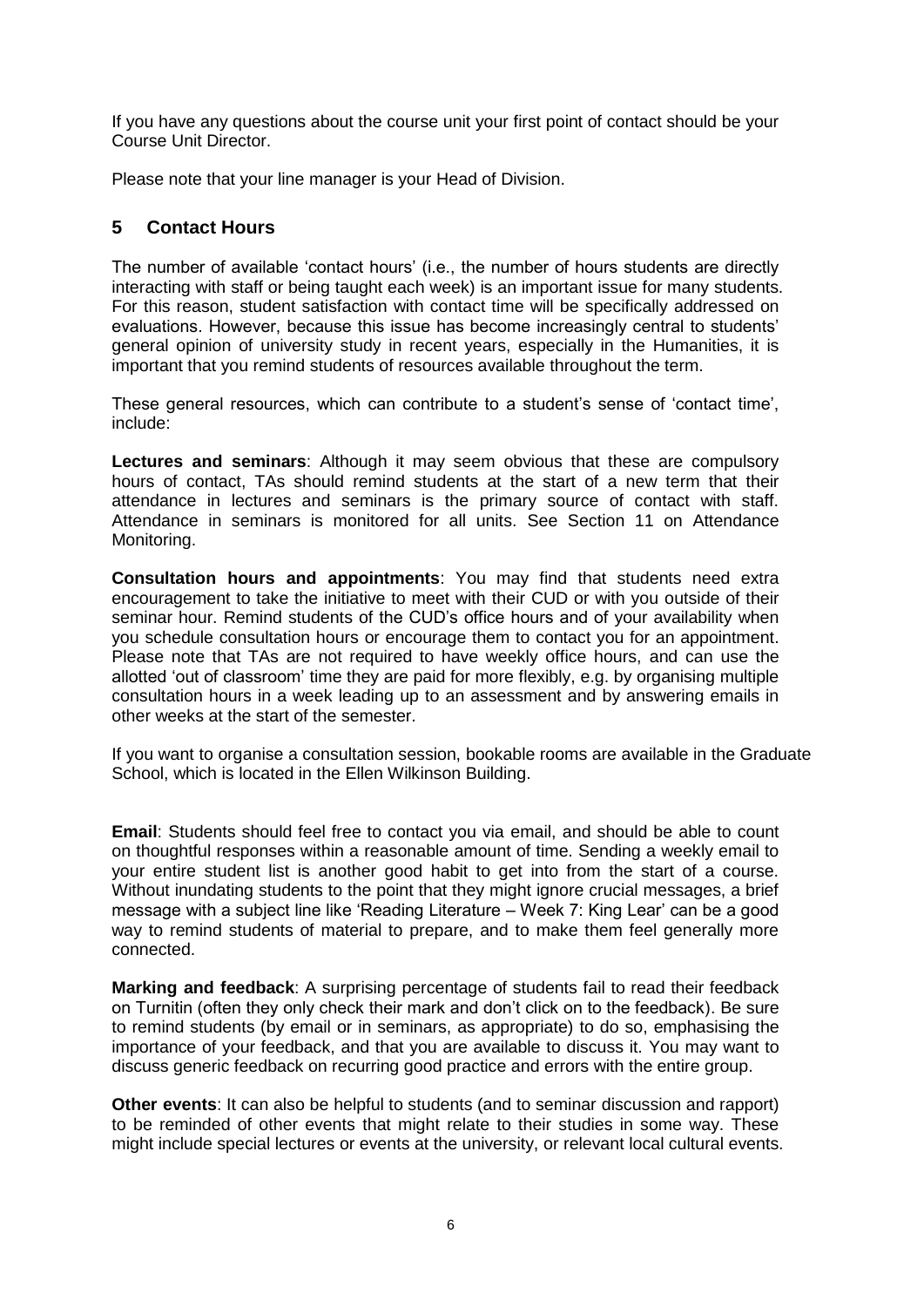**Independent study**: Although it obviously isn't 'contact time', it is important to emphasise the central role of independent study in the Humanities, or in any university study. Students (especially first-year students) may benefit from some explanation of how lectures, seminars, and other forms of 'contact' are all intended to supplement their own reading and work.

# <span id="page-6-0"></span>**6 Programme Administrators**

Programme Administrators provide programmes and assessment administrative support for your subject area. It is very important that you respond to any emails from your Programme Administrator promptly. See Section 20 below for Programme Administrator contact details.

# <span id="page-6-1"></span>**7 The Student Support and Guidance Office**

The Student Support and Guidance Team (SSGO) are very familiar with the processes and requirements of programmes within the School and can advise the students you teach on managing any difficulties they have. They also operate as part of the wider University's support network and can help student to access more specialised and targeted help if that is needed. You should refer any students experiencing difficulties coping with their studies to the SSGO. Students can call into the SSGO in Room A15, Samuel Alexander or contact the team by email [\(salc](mailto:salc-studentsupport@manchester.ac.uk)[studentsupport@manchester.ac.uk\)](mailto:salc-studentsupport@manchester.ac.uk). The SSGO team is as follows:

**Sara Latham** – Student Support and Guidance Manager

[sara.latham@manchester.ac.uk](mailto:sara.latham@manchester.ac.uk)

**Hannah Brookfield** - Student Support and Guidance Coordinator

[Hannah.brookfield@manchester.ac.uk](mailto:Hannah.brookfield@manchester.ac.uk)

**Natalie Lankester-Carthy** - Student Support and Guidance Coordinator

natalie.lankester-carthy@manchester.ac.uk

**Bernadette Cunnane** – Student Support and Guidance Administrator (interruptions of study/withdrawals from study)

[Bernadette.cunnane@manchester.ac.uk](mailto:Bernadette.cunnane@manchester.ac.uk)

**Jemma Cope** – Student Support Administrator and Disability Coordinator

[jemma.cope@manchester.ac.uk](mailto:jemma.cope@manchester.ac.uk) 

Information on the Student Support and Guidance Office can be found at: <http://www.alc.manchester.ac.uk/studentintranet/support/>

Jemma Cope is the School's Disability Co-ordinator for UG and PGT students. The Disability Advisory and Support Service (DASS) assesses students with disabilities and provides the School with University support plans (USPs) for individual students. These are made available to all Course Unit Directors who are responsible for disseminating this information to all staff teaching those students on their course units at the start of each semester. You must familiarise yourself with the needs of any students with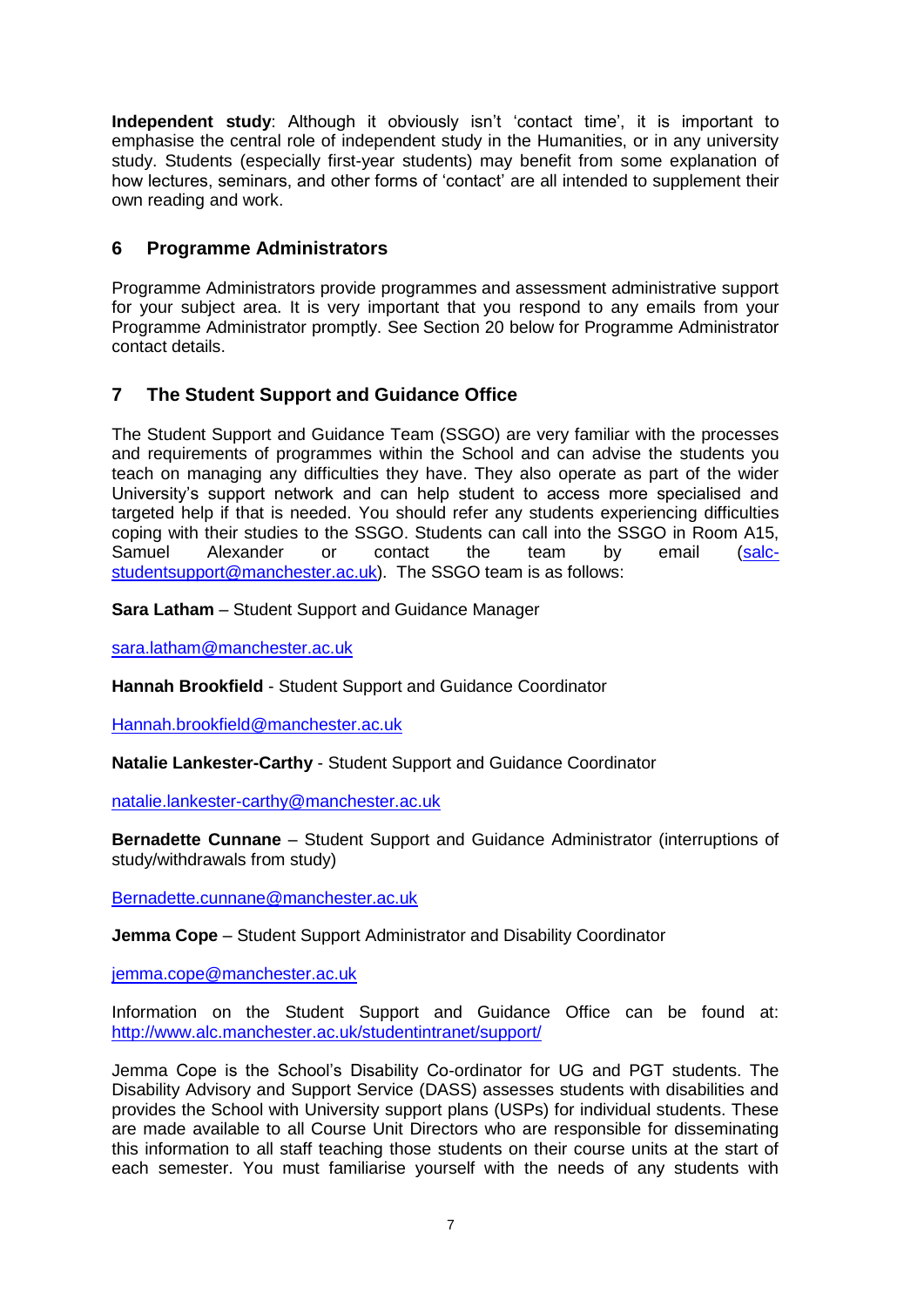disabilities in your classes, and speak to the students about their support needs. If anything is unclear or you need further advice you can speak to Jemma, your Programme Administrator or the Disability Advisory and Support Service directly by emailing [dass@manchester.ac.uk](mailto:dass@manchester.ac.uk) or calling 0161 275 7512. Please be aware that it is a legal requirement to conform to the support plans for students registered with the Disability Advisory and Support Service.

# <span id="page-7-0"></span>7.1 **Mitigating Circumstances**

During the course of their degree programme some students will encounter issues (e.g. health problems, bereavement) that can have a serious negative impact on their studies.

If a student alerts you to what they consider a legitimate circumstance for late submission or non-submission of an assignment, or for an examination being affected or missed, it is **not** your responsibility to handle these requests directly. You should refer the student to the Student Support and Guidance Office and advise them to submit an online mitigating circumstances form.

Information about Mitigating Circumstances and the online form is available from the student support section of the student intranet:

<https://www.alc.manchester.ac.uk/student-intranet/support/mitigating-circumstances/>

# <span id="page-7-1"></span>**8 Academic Advisers**

All undergraduate students with the School of Arts, Languages and Cultures are assigned an Academic Adviser. You should be aware of the function of the Academic Adviser as you may, after discussion with your Course Unit Director, need to suggest to one of your seminar students that s/he discusses certain aspects of her/his programme with her/his Academic Adviser.

Academic advising consists of:

- Providing information and guidance on academic choice;
- Assisting students with the planning of short-term and long-term targets for development;
- Pro-actively monitoring both academic performance and student engagement and advising on constructive strategies for improvement as necessary;
- Helping students both to identify the skills being acquired and to recognise progress towards fulfilment of academic objectives;
- Encouraging students to productively reflect on their academic development through the use of a *personal portfolio* or a *personal development plan*;
- Working with students to build personal academic relationships;
- Making regular contact with students using an appropriate combination of face-toface meetings, e-mail, on-line communications, etc., in order to address all of the above on a regular and developing basis;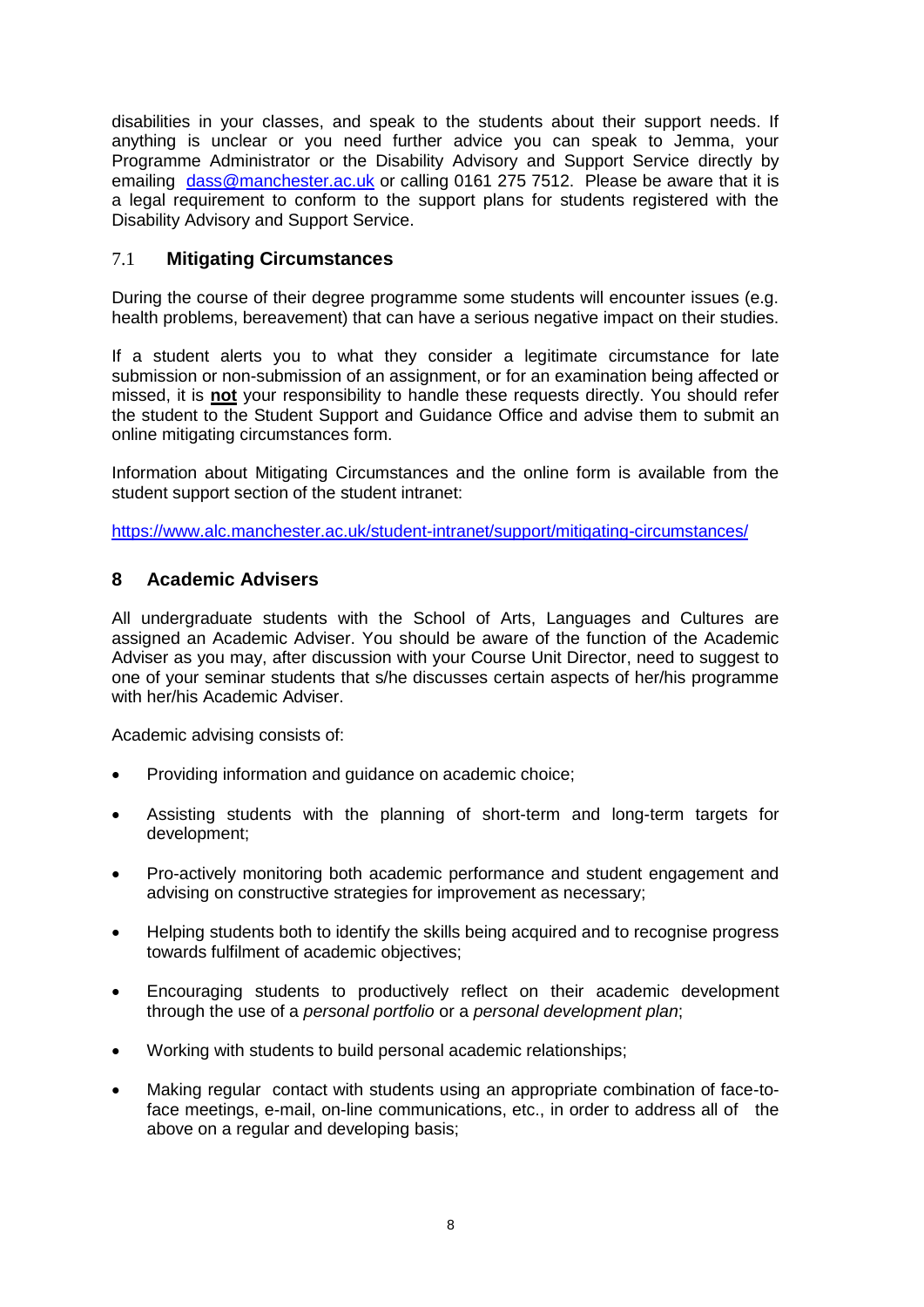Ensuring insofar as is possible that any student facing academic and/or personal difficulties does not lose contact with academic teachers or tutors or become isolated from student support staff and facilities.

The University's Academic Advisement Policy can be found at: <http://www.tlso.manchester.ac.uk/advising-information/>

# <span id="page-8-0"></span>**9 Protecting Student Information**

The University needs to hold and process large amounts of personal data about its students, employees, alumni, contractors, research subjects and other individuals in order to carry out its business and administrative functions. This data is subject to the General Data Protection Regulation (GDPR) and the Data Protection Act 2018 and concerns all administrative, academic and commercial areas within the University.

The University must ensure that it fully complies with the provisions of data protection law. It is important that all staff members who work with personal data familiarise themselves with data protection principles and our obligations. Failures or weaknesses in our processing of personal data can result in significant harm and distress to individuals who may be affected and may also cause significant reputational damage to the University.

Further information about the Data Protection Act and the University guidance to staff is available online at:

http://www.dataprotection.manchester.ac.uk/

No personal or confidential University data should be stored on unencrypted laptops, computers, memory sticks or other portable devices.

Information stored on the hard-disks of desktops and laptops and stored on USB sticks and other portable media can be encrypted to protect it in the event of the device being lost or stolen. Due to their portability and widespread use, two of the biggest risks to information security come from unencrypted laptops and USB sticks.

You can find information about encrypting laptops on the University Knowledge Base at: <http://www.itservices.manchester.ac.uk/secure-it/encryption/>

#### <span id="page-8-1"></span>**10 Teaching Seminar Groups**

#### <span id="page-8-2"></span>10.1 **Before the Start of the Course Unit**

Even before the first week of teaching, there are several important things to consider as a TA:

**Seminar room**: Once you have been assigned your seminar group(s) by the undergraduate office, you will be provided with the room assignment for your seminar. It is important not only that you know the location of the room before the first seminar, but, if possible, that you visit it and familiarise yourself with the layout and available equipment.

**Course materials**: It is essential that you familiarise yourself with the reading list and gather materials before the course. The syllabuses for specific courses can vary in the amount of material they require students to read, and in the means by which these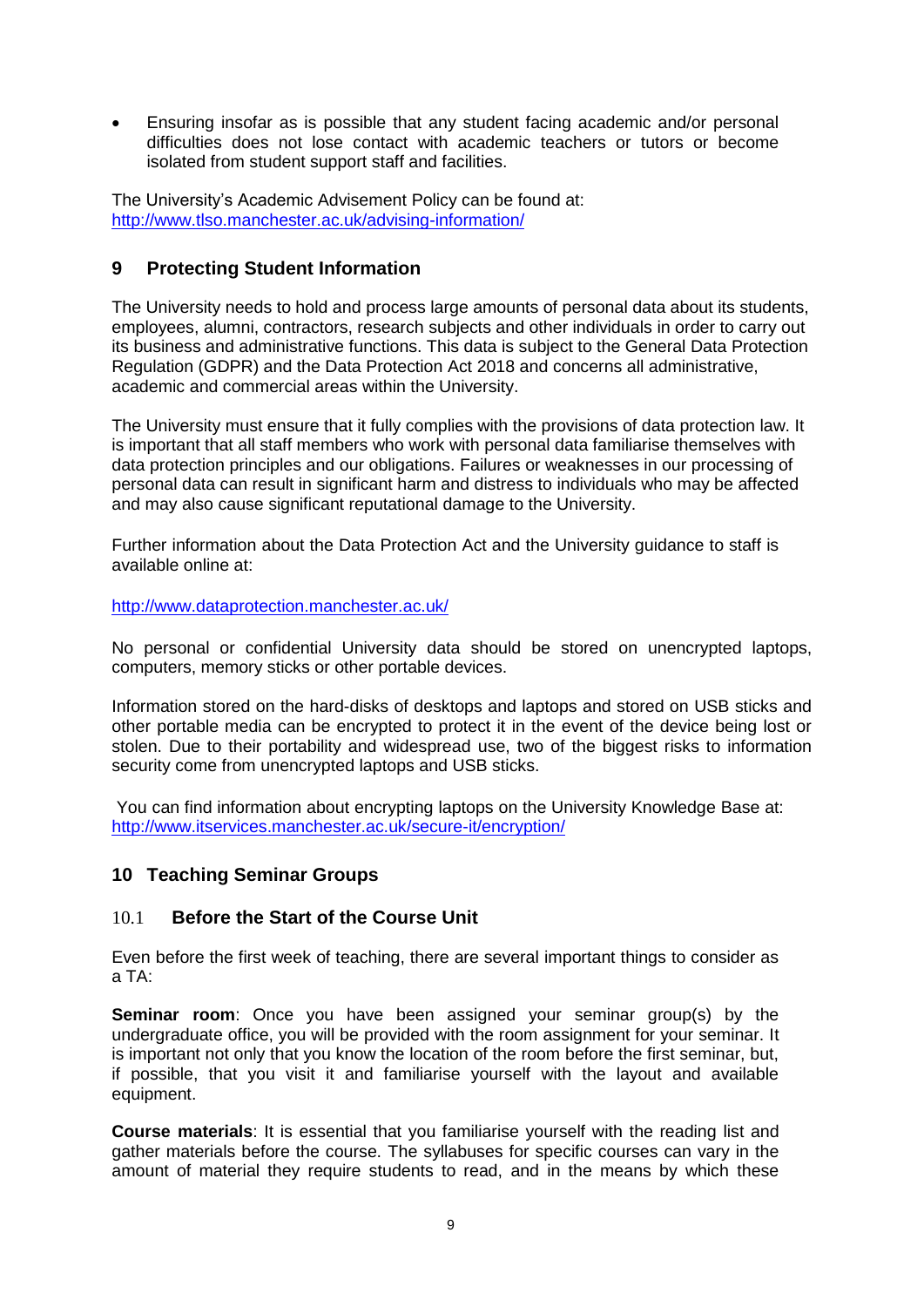materials are made available for students (and TAs) (e.g. photocopies of material (hardcopy or on Blackboard), students are expected to purchase or acquire some texts from the library),

**Meeting with Course Unit Director (CUD)**: You should aim to meet with your Course Unit Director before teaching begins. A lecture schedule and assessment schedule should be provided at (or before) this meeting, along with crucial information about course structure (e.g. how the course makes use of Blackboard).

**Scheduling your preparation**: You may want to think about when you will set aside time to prepare your weekly seminars, taking into account the times of (and between) the lecture and your seminar(s). You are paid for 2 hours of preparation time per unit per week (irrespective of the number of groups you teach).

# <span id="page-9-0"></span>10.2 **Week One**

The start of the seminar in Week One is an important time for introductions, both personal and to the structure of the course.

Make sure you plan some time this first week to introduce yourself and have the students introduce themselves to each other. In the long run, the connections made and the atmosphere established in an ice-breaker activity this first week can prove crucial – even one as simple as asking students to name the last book they read, or say what they expect to get out of the course. (This is also a great chance to start putting names to faces.) Some informal group discussion of the syllabus, pointing out key issues and assessment deadlines, will also be very useful to students.

With first-year, first-time university students, it will also be important to spend a few minutes explaining how the lecture, seminar, and their individual study are meant to work together, as this structure will likely be new to them. For any course, a review of library and online resources, especially the Blackboard components of the course, will be very useful to students as well.

# <span id="page-9-1"></span>10.3 **Seminar Preparation**

Preparation for a seminar will usually involve carefully reading (or re-reading)/working through the course material for that week, taking note of how assigned material relates to the expected topic of that week's lecture, and to the course as a whole. It will also be important to note potential questions which students might have, or which you can plan to address in the seminar.

Your teaching plans should be considered very different from a presentation, however. Generally speaking, seminars are not intended for delivery of additional new material, but rather to provide students with a framework within which to discuss material they have read or prepared in relation to the lecture. In this regard, it is important not to 'overprepare', so that you have too many or too rigid a list of points you wish to make. The most productive seminars are often those in which the discussion gathers its own momentum and encourages debate among the students themselves.

On courses which involve a number of TAs, while preparing seminars, you might also find it helpful or reassuring to consult with others teaching, especially those who have taught the course before.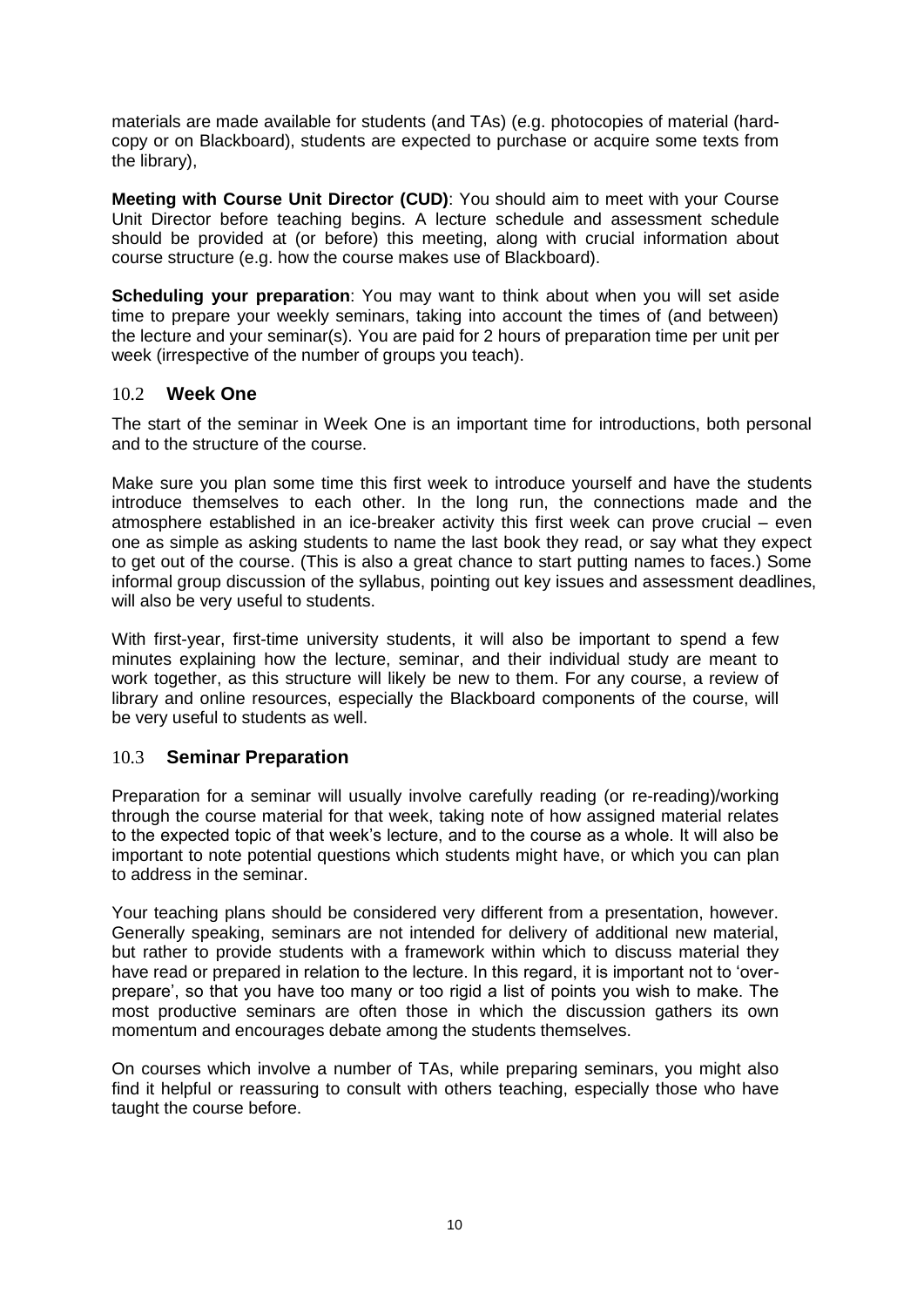# <span id="page-10-0"></span>10.4 **Teaching materials**

In addition to putting together your own rough outline of a few clear main points for seminar discussion or of seminar activities, you may find it helpful to prepare a slide show and/or a hand-out for students. This will often include an abbreviated version of your outline, along with some discussion questions, exercises and, where appropriate, key quotations (from the lecture or readings) and references. You are able to photocopy such handouts via the printer in the Graduate School's first floor computer cluster.

The School encourages all teaching staff to make teaching materials available to students via Blackboard. Core readings should certainly be made accessible to students via Blackboard or via the Library, either digitally or for loan. It is important that, when instructing students to read course materials on Blackboard, you do not require them to print them off (though of course they may wish to do so themselves), as it is University policy that students on taught programmes must be able to complete their studies without incurring any significant additional study costs, over and above the tuition fee for that programme. If printing is required, this should be arranged in consultation with the Course Unit Director.

#### **You will be notified by the Course Unit Director of any students with a disability with additional support needs. Please see section 7 under Student Support and Guidance for further information.**

# <span id="page-10-1"></span>10.5 **Group Work**

Especially when working closely with specific texts or on specific exercises, working in smaller groups (often in order to present ideas to the whole group later) can be a very productive framework for part of a seminar (maybe 10-20 minutes). Many students find discussion in smaller groups quite rewarding, and it can be a great way to bring students into debate who speak less often in the whole group. You will have to prepare for group work, of course, with copies ready of exercises, tasks, or three or four key passages, either from the assigned reading or something they have not seen.

#### <span id="page-10-2"></span>10.6 **Tips for Seminars**

- Learn names: Learning and referring to students by name is very important for encouraging discussion. Aside from ice-breaker activities in the first week, one trick for learning names is use the option to include photos of students in the roster on the Student System (Campus Solutions). Go to 'Faculty Centre' – Select 'Class Roster' – Select 'Include photos in list' – Once the photo of the first student appears, click 'View All' in the blue bar. This will show all names along with their ID photos.
- Ask open-ended questions: It may seem obvious, but as suggested above, you will want to avoid a situation where the students are expecting you to provide them with information, as in a lecture. Rather than respond directly to a point or question put forward by a student, re-direct questions to the group whenever possible. In this way, you can encourage and moderate lively discussion, but without giving the impression of only looking for 'correct' answers or interpretations. Often this means waiting through 'awkward silences' before students volunteer the answer.
- Emphasise the group aspect of seminars: In the long run, it can prove helpful to emphasise the importance of every student's contribution from the start. Make it clear that it is not only for your sake or the sake of their marks that they attend every lecture and seminar, do all the reading, and make an effort to participate in discussion; the usefulness of seminars for the whole group depends on it.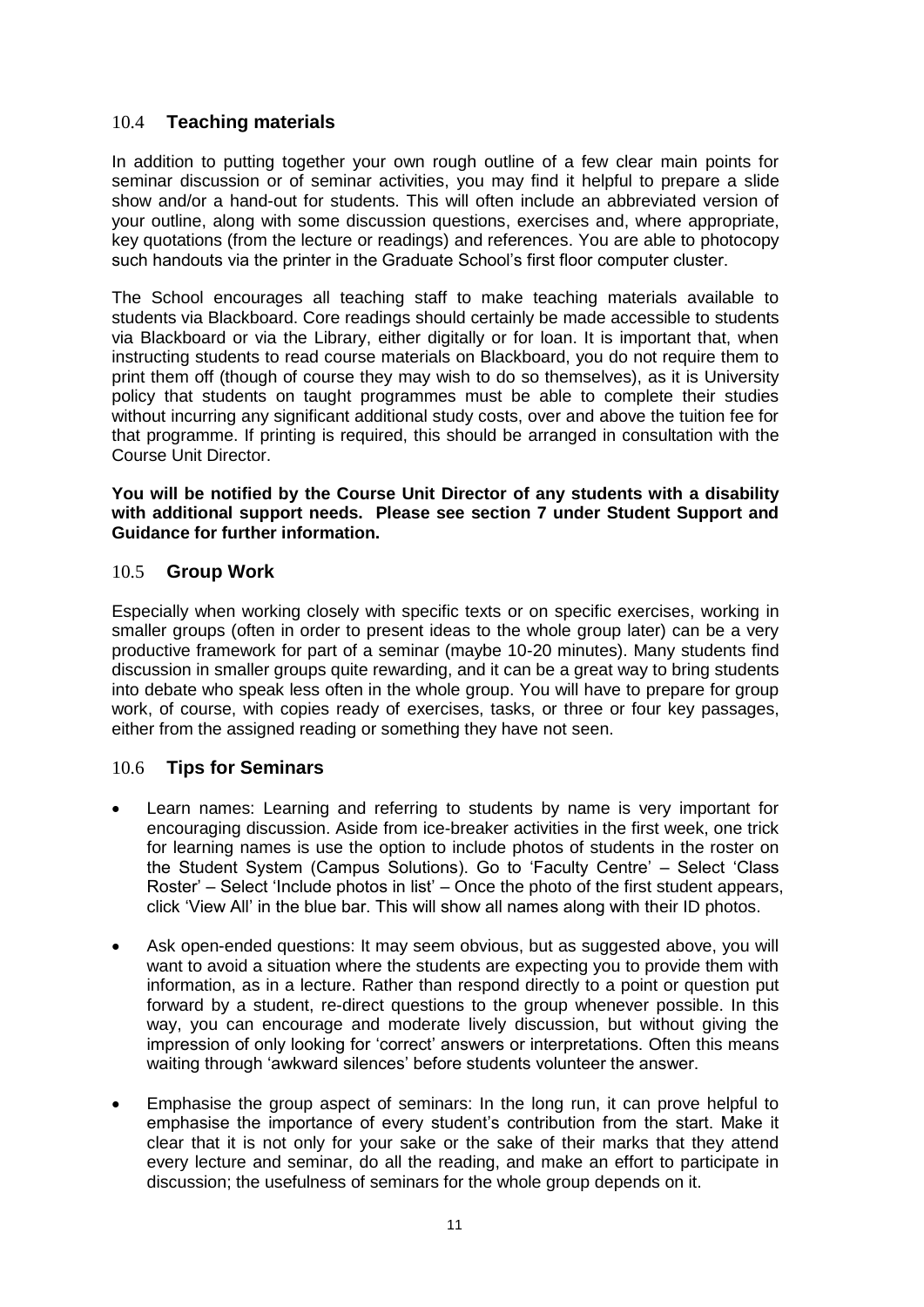The beginning of each weekly seminar is a good time for dealing with important course issues, such as upcoming assignments or reading material/preparation which might require extra time.

# <span id="page-11-0"></span>**11 Attendance Monitoring**

Attendance at lectures, seminars, tutorials and other classes within the School of Arts, Languages and Cultures is compulsory.

The current work and attendance policy can be requested from the Student Support and Guidance Office: [salc-studentsupport@manchester.ac.uk](mailto:salc-studentsupport@manchester.ac.uk)

#### **NB: Persistent non-attendance at seminars/classes can result in students failing to meet the attendance requirements and therefore being prevented from taking resit examinations or excluded from the University.**

You are required to complete all the attendance rosters in the student system / Campus Solutions and you should ask students to contact you if they are not able to attend a seminar for good reason. Please note that attendance at lectures is not recorded.

If a student does not attend a seminar and does not contact you about this you must ensure that you have recorded the student as an 'unauthorised absence' on the student system. We recommend that you also follow this up by emailing the student to check why they were absent.

Please be aware of the importance of recording attendance. Some students who do not attend may have personal problems and it is important that these students are referred to the Student Support and Guidance Office as soon as possible so that appropriate support can be arranged.

Please see detailed information in the Work and Attendance Policy (UG): Information for Staff 2018-19.

#### <span id="page-11-1"></span>11.1 **Recording Attendance**

It is **very important** that lecturers and tutors keep a full and accurate record of student attendance, not only for pastoral reasons but also for reasons relating to student performance and progression. Therefore, after each seminar, it is your responsibility to log into Campus Solutions to register your students' attendance online.

To do this, go to 'My Services' on My Manchester [\(my.manchester.ac.uk](http://portal.manchester.ac.uk/) ). Under 'Faculty Center' on the front page of the portal click on 'My Schedule' which will lead you to a list of your seminar groups. From here, click the icon under 'Attendance Roster' for each seminar group. Then on the Attendance Roster menu, click 'View' next to the appropriate week. (You may need to click 'View All' at the top of the table to see some weeks.) On the roster for that week, make sure only students who were present are marked as such. (You can ignore the 'Tardy' and 'Left Early' options.) Then, using the drop-down menus under 'Reason', make sure any absentees are marked as either 'Authorized' (if the student has contacted you in advance, or provided a doctor's note for an illness) or 'Unauthorized'. (**NB**: Do not use other options on this menu, as the School system which automatically sends out reminder letters to students who have missed a number of seminars only recognises these two options.)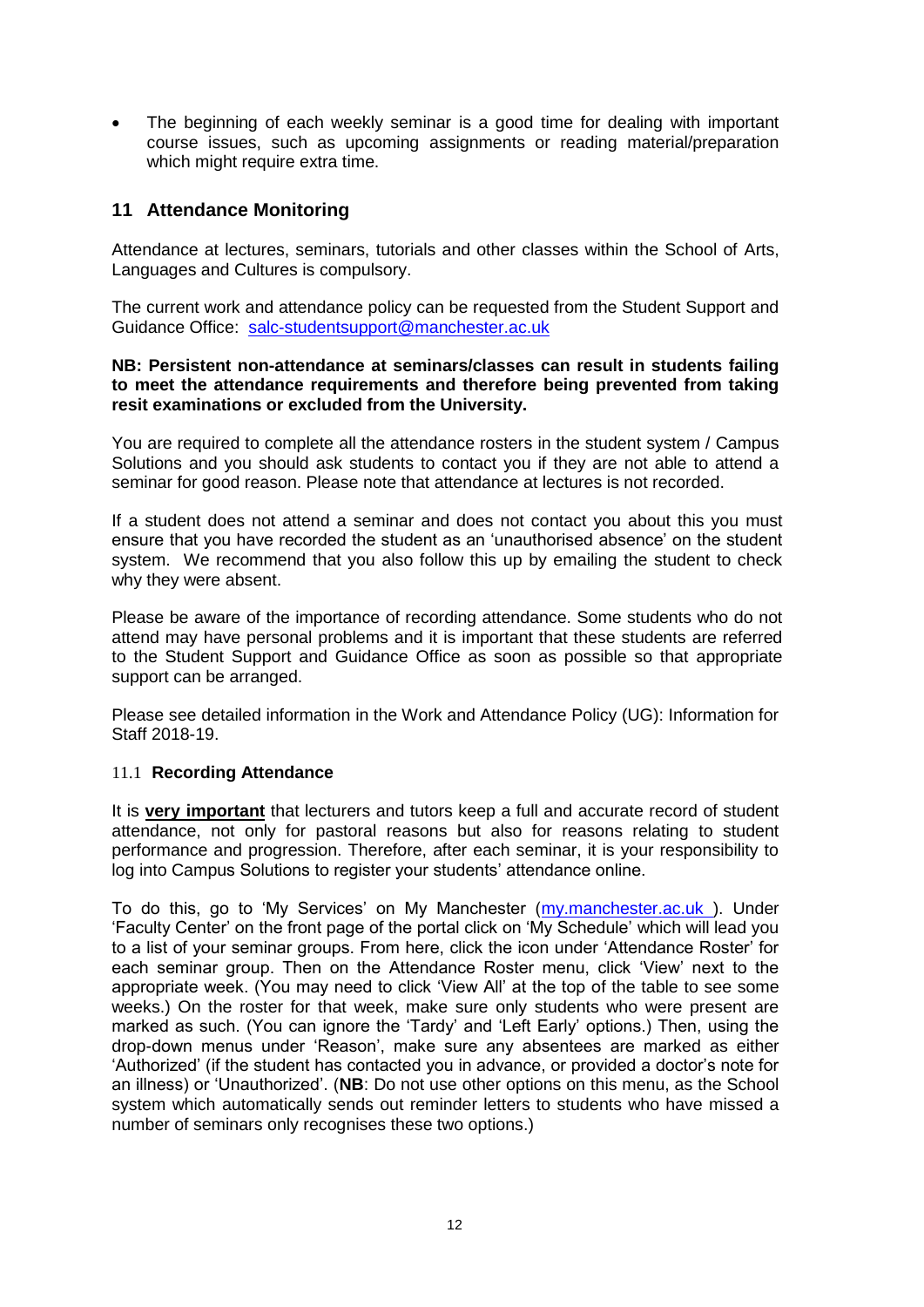After you have completed the attendance rosters on Campus Solutions, please give your list to the CUD at the end of each week and highlight any possible problems with them, so that the CUD can write to students directly if need be.

A staff guide to attendance recording in Campus Solutions can be found at:

<http://documents.manchester.ac.uk/protected/display.aspx?DocID=11218>

A School guide is available here:

<http://documents.manchester.ac.uk/display.aspx?DocID=25698>

# <span id="page-12-0"></span>**12 Plagiarism and Academic Malpractice**

Students should already be aware of what constitutes plagiarism and academic malpractice, and about the serious consequences for any student found guilty of plagiarism or academic malpractice. This can range from a reprimand and warning about future behaviour to a mark of zero for the essay or course unit and, in the most serious cases, to expulsion from the University.

General guidance for students about plagiarism and malpractice is available at: [http://www.regulations.manchester.ac.uk/guidance-to-students-on-plagiarism-and-other](http://www.regulations.manchester.ac.uk/guidance-to-students-on-plagiarism-and-other-forms-of-academic-malpractice/)[forms-of-academic-malpractice/](http://www.regulations.manchester.ac.uk/guidance-to-students-on-plagiarism-and-other-forms-of-academic-malpractice/)

#### <span id="page-12-1"></span>12.1 **What to do if you find Plagiarism in an Essay**

If you suspect that an essay, or part of an essay, that a student has submitted has been plagiarised you should check against the below to clarify whether the case is malpractice (which need to be handled at School or Faculty level) or poor academic practice (which are better handled at subject/programme level).

(a) Instances of poor academic practice include:

- inadequate referencing, e.g. failure to repeat footnote or in-line references each time a text is drawn on
- an incomplete bibliography, which as a result of carelessness fails to include sources mentioned in the main text and references, or gives inadequate or inaccurate information about them.
- isolated examples of the omission of quotation marks from quotes (i.e. cases where it is clear that sloppiness or a misunderstanding of academic conventions is to blame)
- close paraphrasing of a phrase or sentence of someone else's material without direct and immediate acknowledgement (again, brief and isolated examples, where the source is referenced properly elsewhere in the work)
- failure to give a complete record of the sources drawn on (e.g. omitting reference to the secondary source when using secondary quotations)

(b) Instances of malpractice (plagiarism) include:

- referencing whose inadequacy vitiates the integrity of the work
- a bibliography that omits texts drawn on in the main body of the work (compounding the failure to cite them in the main text and/or references)
- more than isolated examples of the omission of quotation marks from quotes
- close paraphrasing of phrases or sentences of someone else's material without direct and immediate acknowledgement (anything more than isolated examples where the source is referenced properly elsewhere)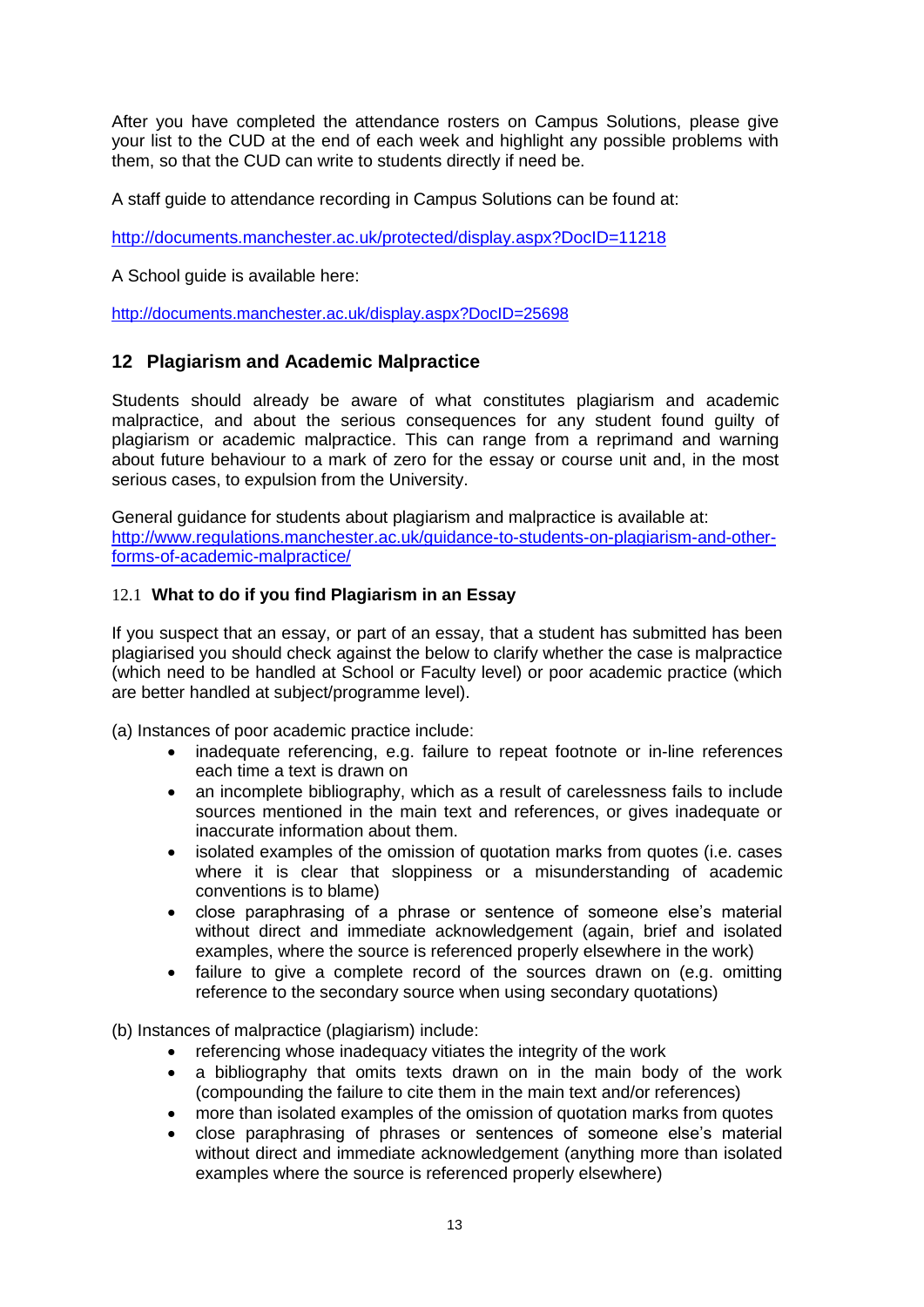- extensive misuse of secondary quotations
- copying the work of another student, or submitting material from 'essay banks'

#### **Poor Practice**

Instances of poor academic practice normally stem from a misunderstanding of academic conventions, inadequate preparation, or sloppiness in presentation. These kinds of cases should be referred to the Course Unit Director. Generally, in such cases, students should be informed by their marker why they fall below the standards required, and urged to discuss the piece of work with the Course Unit Director of the unit in which the practice has been identified. In these cases, the work should be penalized through the normal assessment criteria (which explicitly mention the need for the use of quotation marks, adequate referencing, and the provision of a complete bibliography).

#### **Malpractice**

Instances of malpractice should be referred to the Course Unit Director and subject area Assessment Coordinator. If they confirm that it is malpractice the work should be marked up as per the instructions below and sent to the subject area Assessment Coordinator.

Staff must adhere to the following procedures:

- underline the plagiarised passages in the essay in black pen
- annotate the written work so it is clear whether the material has been copied word for word or lightly reworded (you may wish to use the abbreviations 'WFW' and 'LW')
- identify the main sources and underline the plagiarised passages, inserting cross references to the piece of assessed work
- Complete the SALC referral form
- Markers should normally record a pre-penalty mark on the feedback form, indicating that this is the notional mark that the piece of work would receive if there was no plagiarism present. However if the work is not possible to mark due to the malpractice, this can be noted instead of a mark being noted.

Because of the investigation, the student may not receive their marked essay with the rest of the cohort. You should, therefore, refer the student concerned to the Course Unit Director who will explain to the student the procedure in a case of alleged plagiarism.

In the case of other types of suspected academic malpractice, such as collusion, you should always bring this to the attention of the Course Unit Director in the first instance

# <span id="page-13-0"></span>**13 Discipline**

In most cases, disciplinary issues will be confined to dealing with repeated lateness or absences. If it does become necessary to speak individually with a student who has frequently been late or absent, has not submitted assignments, or is causing a disruption in some other way, most students will respond best if you do so discreetly, either by email or briefly after the seminar.

If any other discipline issues arise, your first point of contact will be the Course Unit Director in most cases. It is important to remember that each student is assigned an Academic Adviser for the length of their undergraduate study. The Undergraduate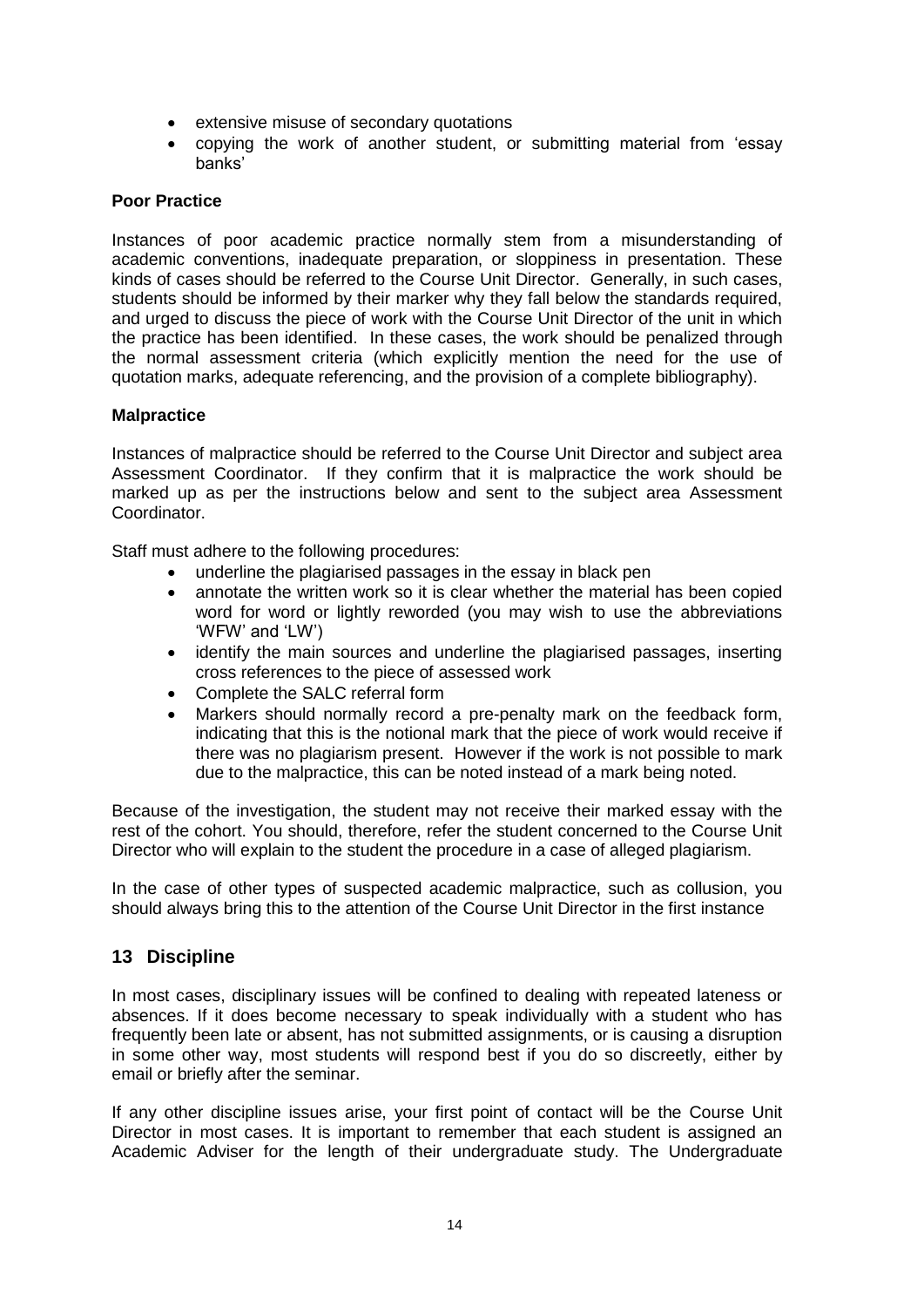Programme Director (or possibly CUD) will determine whether it would be helpful for the student's adviser to intervene.

# <span id="page-14-0"></span>**14 Essays and Essay Submission**

When an assignment is due, students are required to submit online, never directly to you in seminars). Student names should not appear on the assignment itself, only the students ID number. (In other words, all assignments will be marked anonymously.)

#### <span id="page-14-1"></span>14.1 **Before Assessment Deadlines**

Although you may have discussed assessment deadlines informally in Week One seminars (see above), it is important to remind students of approaching deadlines and where they can find the assignment itself. (This will often be on Blackboard.)

Other things to remind students of before assessments are due:

- Submission procedure: While you don't necessarily need to go over every question choice for the assignment in your seminar, it may be helpful, especially to first-year students, to make sure all their questions about the basic submission procedure have been answered, as these will often be questions shared by others.
- Formatting and referencing: Likewise, with first-year students, it may be helpful to them (and it can save you time and frustration when marking) to spend a few minutes in the last seminar before a deadline reviewing some basic formatting issues. This can be as basic as reminding students to double-space their work and to include page numbers, but it is also important to review the appropriate referencing system for your subject area and how to apply it to the assessment.

#### <span id="page-14-2"></span>14.2 **Electronic Submission**

All summatively assessed coursework that can be submitted online is submitted online in SALC. Staff should contact the Faculty e-learning team in advance of using online submission for the first time in order to receive advice and training. For details of Faculty training for Turnitin and Grademark, see:

<http://www.humanities.manchester.ac.uk/tandl/elearning/training>

Staff with disabilities which prevent them from marking online should contact the DASS and, when dispensation has been agreed, inform the School Assessment Manager so that appropriate administrative support can be given to them.

All information about the use of Turnitin and Grademark is available on the University Knowledge Base. See 'Turnitin and Grademark (STAFF)' for the main information, including the setting up of an assignment. A generic folder entitled 'Submission of Coursework' is by default in place in all courses in Bb (via the standard course structure) under the 'Assessment' area. For consistency purposes, all inboxes are set up by administrative staff. This folder also contains links to the Knowledge Base guidance documents for students; these links ensure that students are directed to the most up-todate documents.

Online submission deadlines are set to **12.00 noon**, Monday to Thursday, to facilitate the correction of any technical problems that might occur.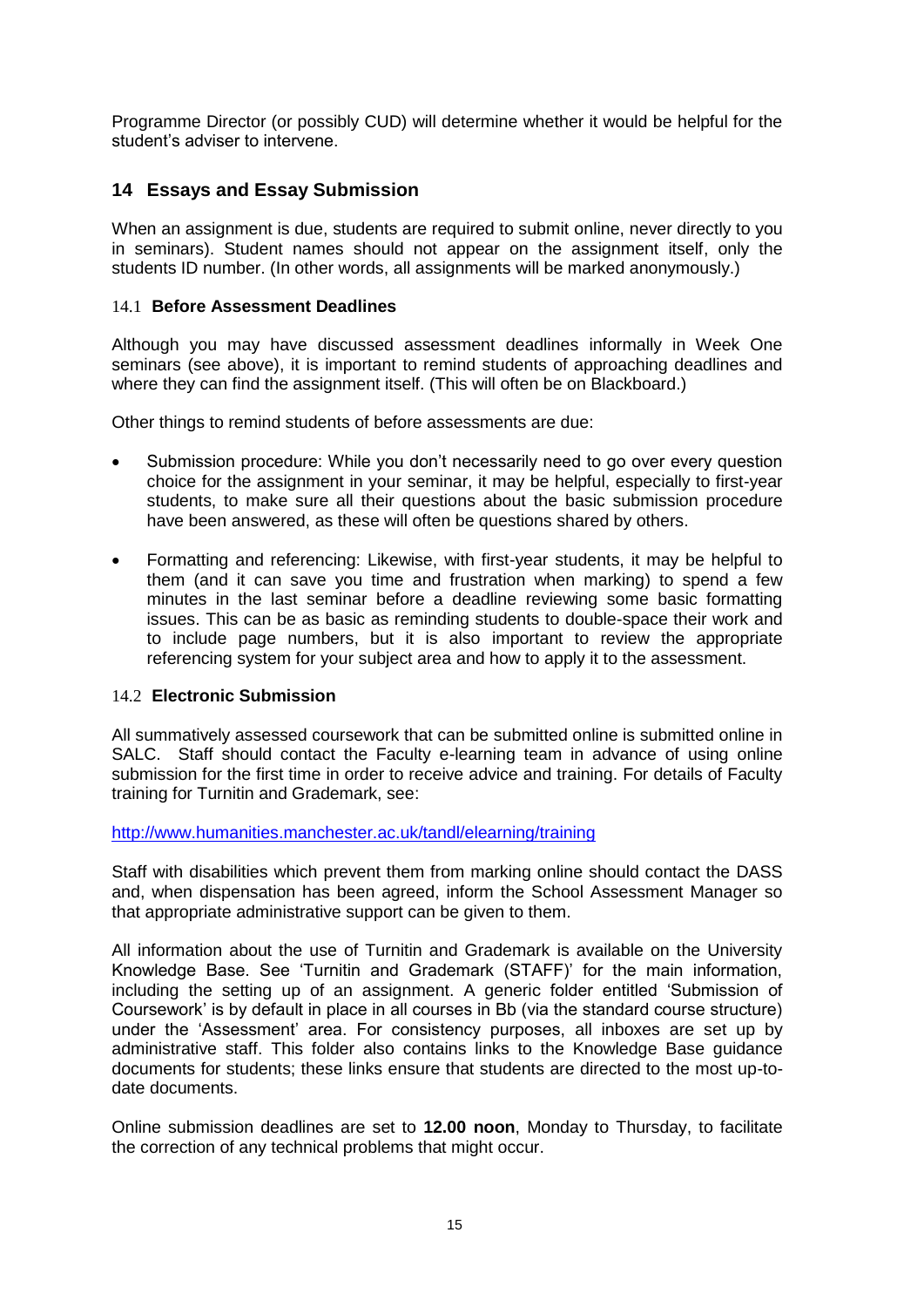Useful Information:

- Announcements can be placed on Blackboard and communicated via email, informing students and staff of any changes to assignment submission dates.
- It is each student's responsibility to keep a copy of the digital receipt containing their unique ID number.
- Students must be informed that they must retain an electronic copy of their work.
- Late submissions to Turnitin must always be permitted.
	- o The submission date and time are always recorded and therefore appropriate penalties for late submission can be applied during the marking process
- It is the responsibility of PSS staff (normally Programme Administrators) to apply the penalty; academic staff should not apply the penalty themselves.
- Course unit directors should make all reasonable efforts to ensure that anonymity is preserved throughout the submission and marking process.
- In order to preserve anonymous marking the post date of Turnitin assignments must not be changed.
- For large cohorts / multiple markers, it is recommended that Bb groups are created and Turnitin assignments are viewed by groups.
	- o Where administrative staff will be grouping students for submission in team-taught course units, no submissions can take place until the beginning of week four.
- In order to avoid impacting anonymity for second markers the post date must not be changed in order to facilitate the release of feedback earlier than the specified date; feedback and marks must be released on the publicised date and not before.
- Moderation of marks must be undertaken outside of Grademark.

#### Students cannot routinely submit their own work to Turnitin for plagiarism checking. **The Turnitin setting that allows students to view the originality report must be set to 'do not allow'**.

Since the default position is that students should access their feedback and grades online, students should be advised that they must download their marked assignment and feedback from Bb. Course tutors can deliver feedback face to face (e.g. by setting selective release conditions in Bb and asking students to collect their feedback during office hours). Access to the assignment / feedback is only available for the duration of the Bb course unit (i.e. the current academic session). Feedback must be returned to students in accordance with the timescales specified in the University's Feedback Policy [\(http://documents.manchester.ac.uk/display.aspx?DocID=6518](http://documents.manchester.ac.uk/display.aspx?DocID=6518) ).

# <span id="page-15-0"></span>14.3 **Anonymous Marking**

It is important that all pieces of summatively assessed work (i.e., work that counts towards the overall mark for the course unit) are marked anonymously where possible. This helps to assure students that marking is done fairly.

All marking should be done privately (i.e. not on the bus or in the library café). It is strongly encouraged that you make use of either the TA Rooms or the Graduate School Clusters, which have been designated for this purpose.

The University of Manchester Policy on Marking can be found at: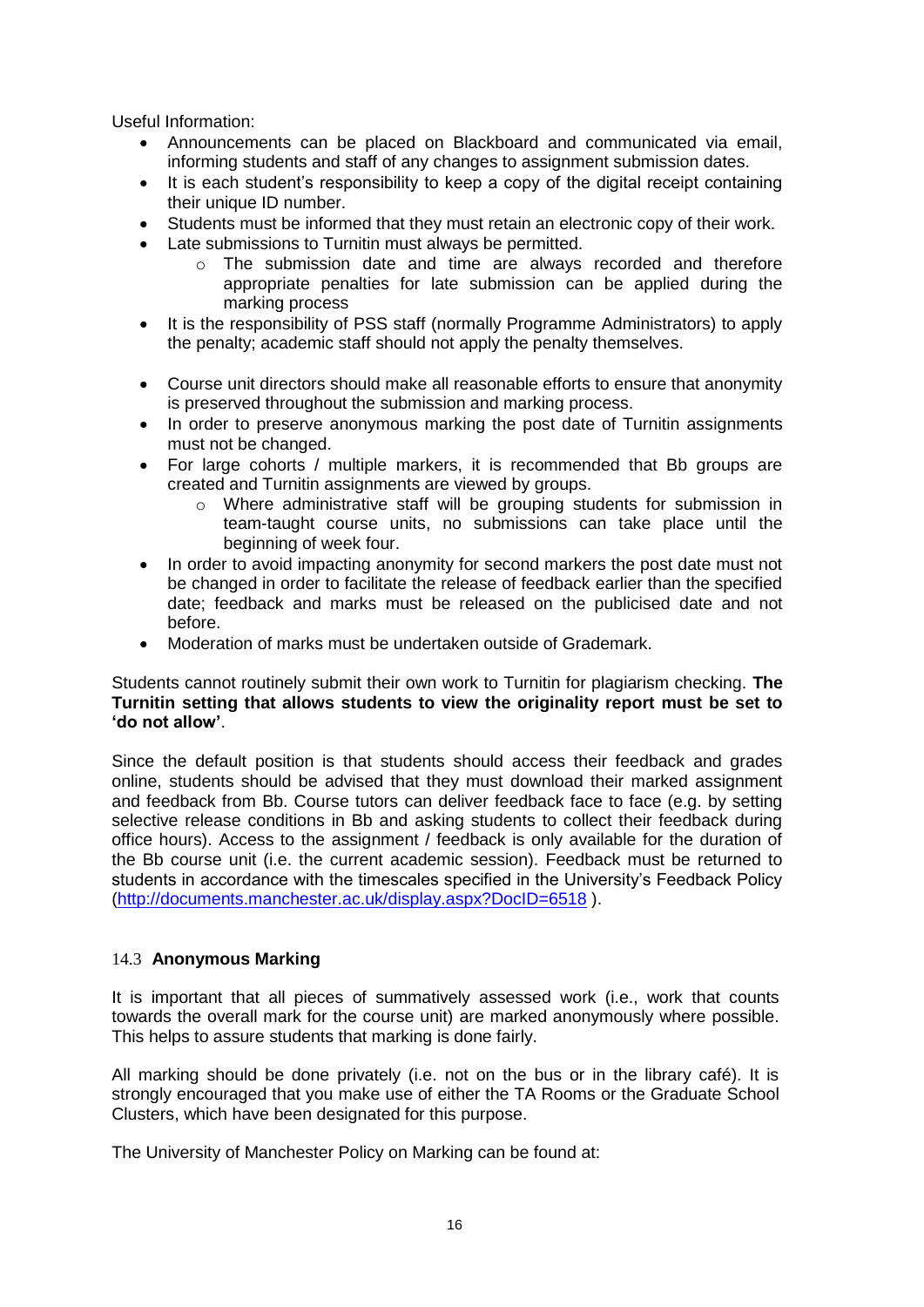[http://www.staffnet.manchester.ac.uk/tlso/policy-guidance/assessment/practice-of](http://www.staffnet.manchester.ac.uk/tlso/policy-guidance/assessment/practice-of-assessment/policy-marking/)[assessment/policy-marking/](http://www.staffnet.manchester.ac.uk/tlso/policy-guidance/assessment/practice-of-assessment/policy-marking/)

#### <span id="page-16-0"></span>14.4 **Marking Essays**

One important aspect of the student experience is receiving feedback. Students receive feedback in a number of ways throughout their degree programme. One way of receiving feedback is through comments provided on essays and Feedback Forms. If you are responsible for marking essays, you should bear in mind the following:

- Feedback must be returned to the student within 15 working days in order for it to be of most use.
- Feedback should be positive and encouraging. This does not mean that you should ignore any weaknesses or errors in an essay, for example, but it does mean that you should provide positive information for the student which will enable improvement in subsequent essays,
- Essay feedback should provide enough information to enable a student to understand and act on areas which need to be improved. This is the case even where you are marking a strong or outstanding essay: ensure that the student is aware of elements are particularly successful and why. It is never enough to provide one-word comments such as 'Excellent' or 'Poor'. This is not helpful to the student.

Both the School of Arts, Languages, and Cultures, and the University of Manchester have a feedback policy.

The University of Manchester Feedback Policy is available at: [http://www.staffnet.manchester.ac.uk/tlso/policy-guidance/assessment/practice-of](http://www.staffnet.manchester.ac.uk/tlso/policy-guidance/assessment/practice-of-assessment/feedback-to-students/)[assessment/feedback-to-students/](http://www.staffnet.manchester.ac.uk/tlso/policy-guidance/assessment/practice-of-assessment/feedback-to-students/)

The School of Arts, Languages, and Cultures Feedback Policy is available in the policies section of the staff intranet at: <http://www.staffnet.manchester.ac.uk/salc/policies-guidance/teaching-and-learning/>

#### *Feedback Forms*

Copies of the SALC feedback forms can be requested from the Course Unit Director.

The standard marking form contains a free text space for comments and a space for advice on 'How to improve your work in future assignments'

#### <span id="page-16-1"></span>14.5 **Commenting on Essays**

It is usual practice to provide the student with comments on the essay itself. Aside from comments about their argument, these annotations might also include (for first-year students especially) specific corrections and advice regarding essay writing, grammar, and presentation.

A good rule of thumb is to trust your judgment about what sort of comments would be most helpful to a particular student. For example, you don't want to put so much focus on sentence construction that it detracts from more important flaws in their response to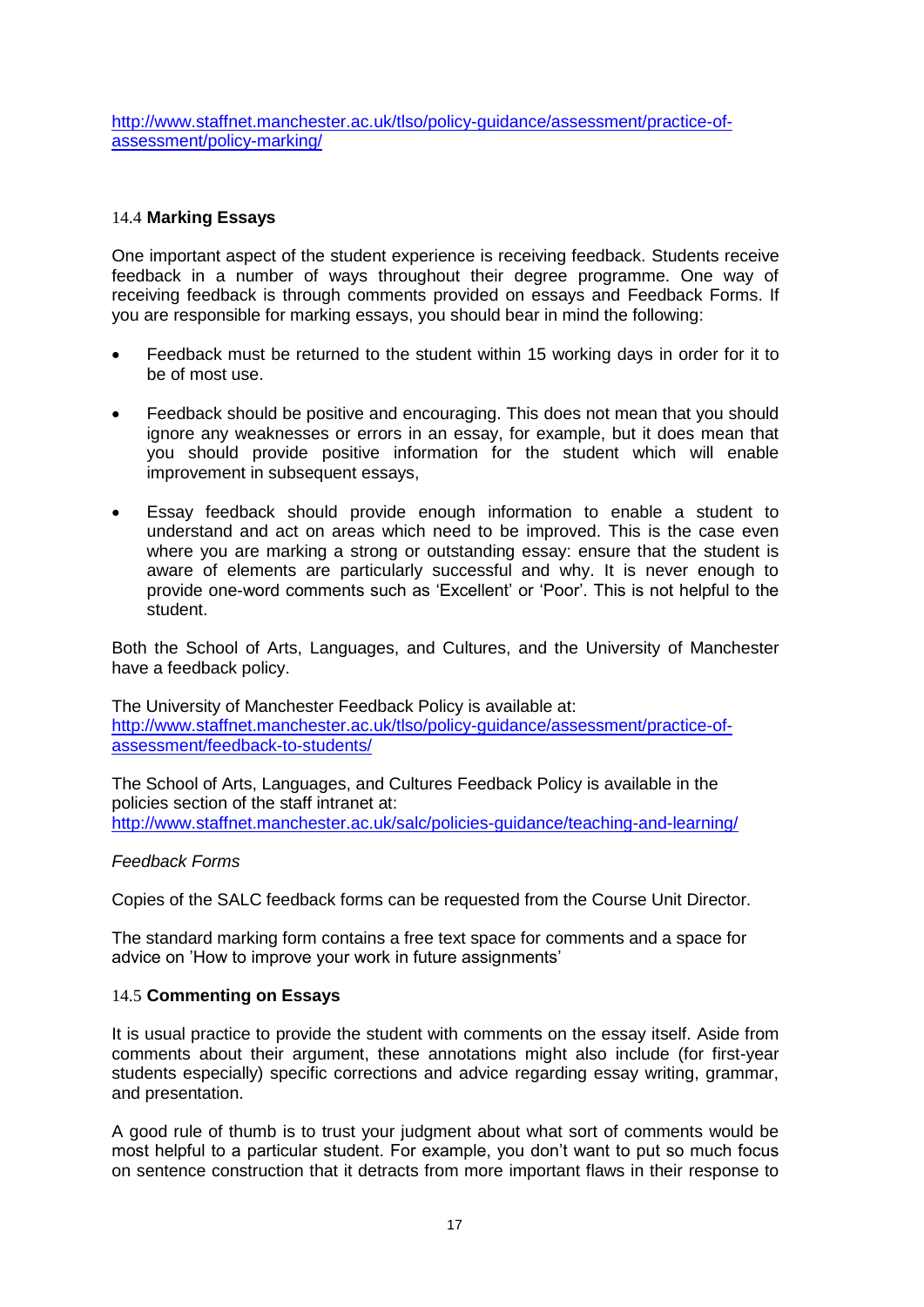the assigned question. At the same time, however, calling some attention to repeated typos will encourage a student to spend more time proofreading.

#### <span id="page-17-0"></span>14.6 **Moderation**

It is important to bear in mind that a representative selection of all essays marked for an assignment will be moderated by Course Unit Directors. Your CUD should explain the process of TA moderation beforehand, and notify you of any special procedures required on your part. In most cases, TA moderation will look at a selection of each component marked by each TA to ensure consistency of marking. When all the assessments have been completed course unit moderation happens where all fails and a representative sample from each 10% band is selected to send to an internal moderator then on to the External Examiner. Course Unit Moderation does not require TA involvement.

As noted above, if you do have any questions regarding a particular script (e.g., an assignment done on the wrong text, or a potential case of plagiarism, etc.), it is best to discuss this with your CUD before submitting the marks to the CUD.

It is also helpful to speak with students about the process of moderation generally, in order to explain the submission and return procedures, and to explain why the marks they receive initially are provisional until moderated.

#### <span id="page-17-1"></span>14.7 **Marking Scheme and Criteria**

The School of Arts Languages and Cultures has introduced a new step (or stepped) marking scheme and criteria (or grade descriptors) for undergraduate examinations, coursework essays and other forms of assessed work at all levels

Step marking means using a restricted number of marks that represent the lower, middle and upper ranges of the standard classification bands (First, 2.1, 2.2, etc.). For each classification band, work may meet the criteria minimally (lower range), well (mid range) or very well (upper range). To facilitate the best spread of marks along this spectrum, the new scheme uses figures ending in 2, 5 and 8 in each band (e.g. 52%, 55% and 58% in the 2.2 band, 62%, 65% and 68% in the 2.1 band and so on).

The new marking scheme and criteria have been designed with several objectives in mind, chief among which are the following:

- To make the marking bands and marking criteria/grade descriptors more transparent and easier to articulate.
- To encourage markers to use of the full range of marks.
- To simplify assessment and moderation decisions.

The new marking scheme and criteria are available at the below web address:

<http://documents.manchester.ac.uk/display.aspx?DocID=33382>

#### <span id="page-17-2"></span>14.8 **Late Essays**

Your Programme Administrator will notify you of any late essays to be marked. These should be evaluated, commented on, and marked as normal. The office will complete the adjustment of marks based on lateness where required.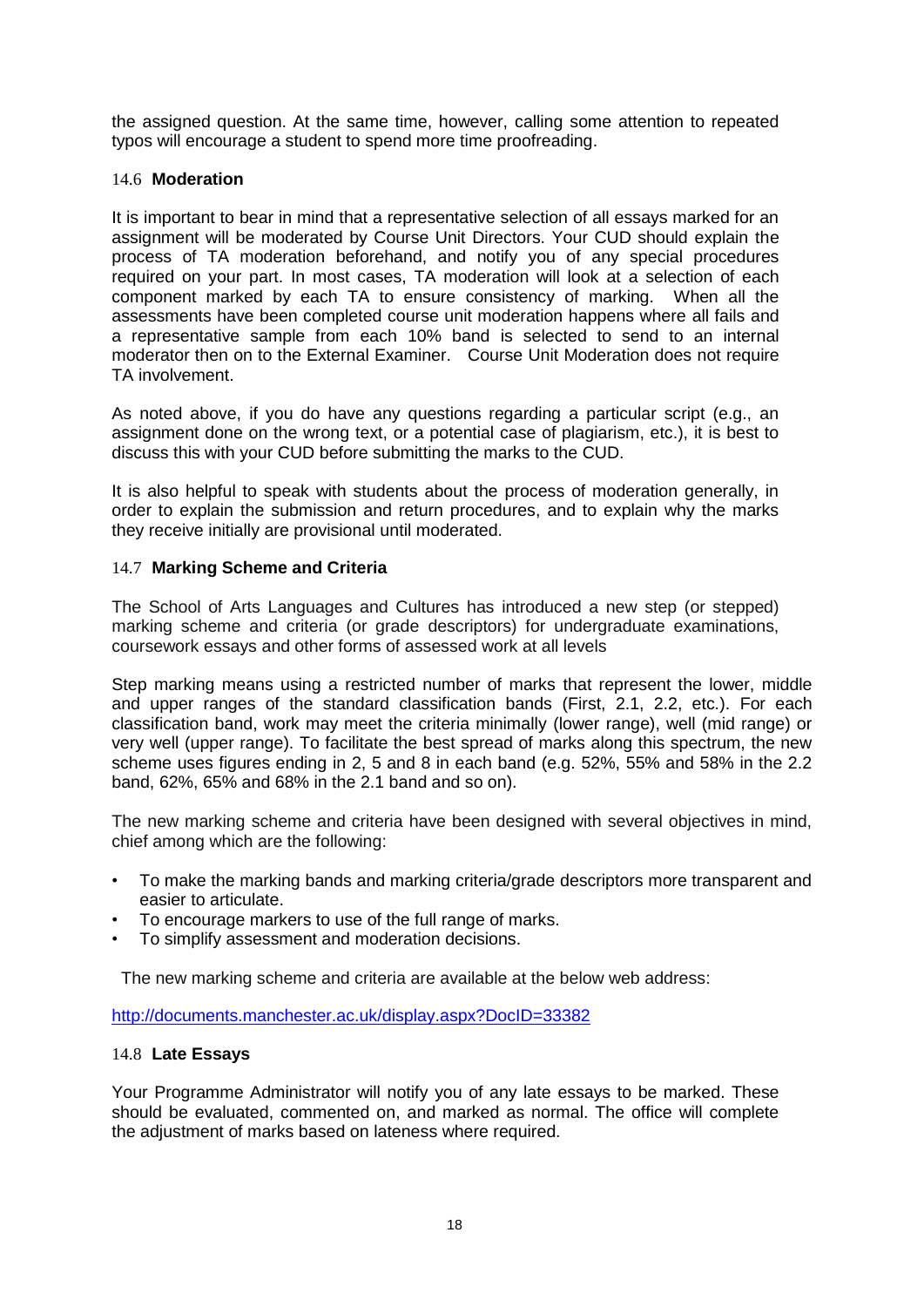# <span id="page-18-0"></span>**15 Examinations**

Part of your duties as a TA may involve marking examination scripts. Exam marking is very similar to coursework/essay marking, with a few special considerations:

Exam booklets: Exam booklets are usually handwritten by the student, and will not be returned to the student with the marks. Therefore, except for noting things that will help you with the basic feedback, it will not be necessary to comment on the script itself.

Exam marking form: The marking form for exam marking has space for only a few general comments in response to each exam question, and does not require you to address the categories covered on the essay marking form.

You should remember that **students are entitled to receive a copy of their exam marking form**, and that they can also request to see their exam booklets. It is therefore very important that comments on the exam marking form and on the examination booklet are constructive. However, the exam script comments are primarily to assist the moderator and External Examiner and do not have to be written to give feedback to the student.

# <span id="page-18-1"></span>**16 Feedback**

Students do not only receive, or expect to receive, feedback through comments on their essays:

#### <span id="page-18-2"></span>16.1 **What is feedback?**

Feedback is information which enables students to improve their skills. Seven principles of good feedback practice have been identified.

Feedback:

- Facilitates the development of self-assessment (reflection) in learning;
- Encourages teacher and peer dialogue around learning;
- Helps clarify what good performance is (goals, criteria, expected standards);
- Provides opportunities to close the gap between current and desired performances;
- Delivers high quality information to students about their learning;
- Encourages positive motivational beliefs and self esteem;
- Provides information to teachers that can be used to help shape teaching.

*Enhancing student learning through effective formative feedback* Charles Juwah, Debra Macfarlane-Dick, Bob Matthew, David Nichol, David Ross and Brenda Smith The Higher Education Academy (2004).

As a member of the teaching staff within the School of Arts, Languages, and Cultures, you should aim to provide feedback which is:

- Prompt;
- Related to the learning outcomes of the assignment;
- Individualised to the assignment.

It is important that students are aware of the ways in which they receive feedback and you may find it useful to include this in seminar discussions.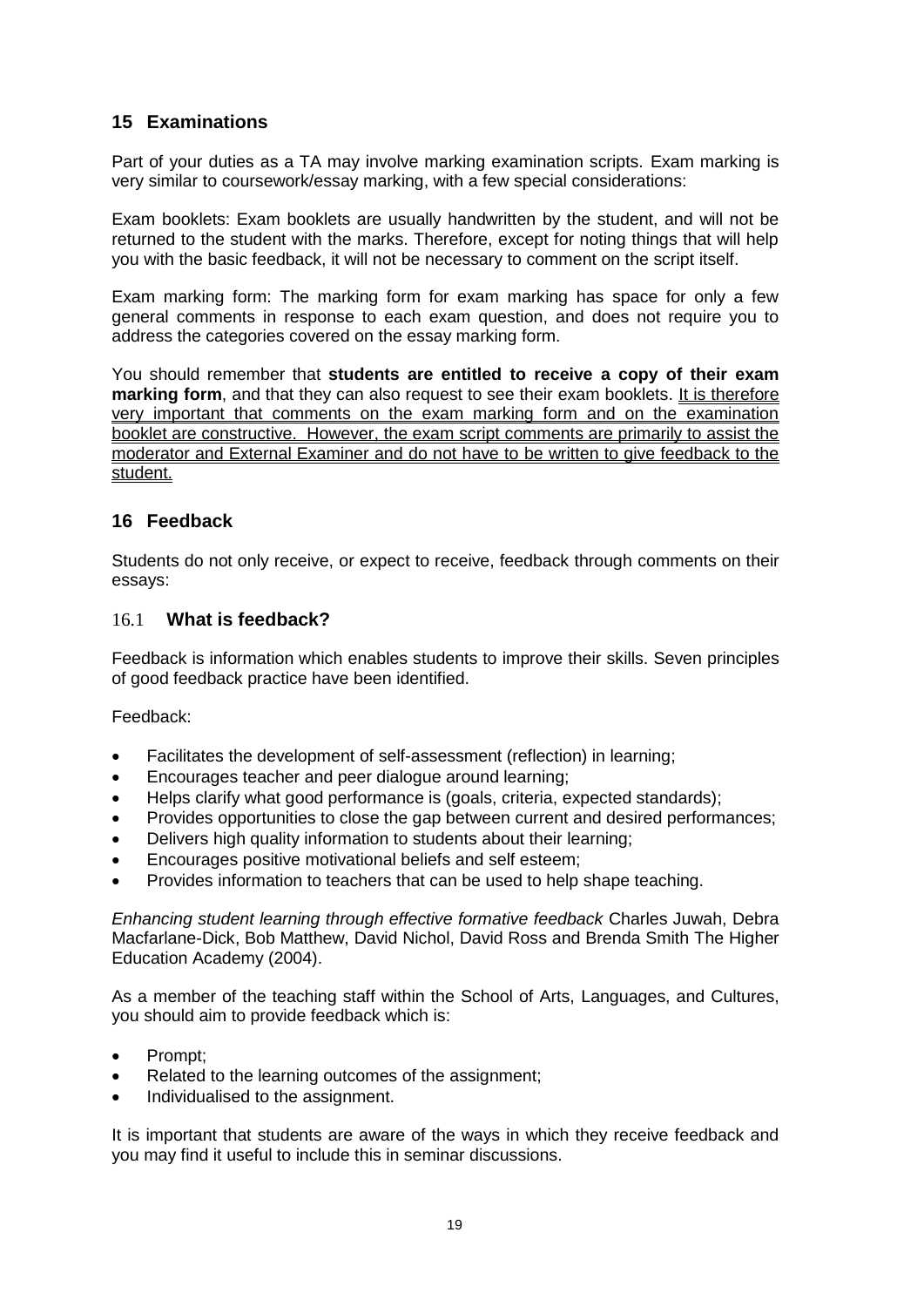# <span id="page-19-0"></span>16.2 **What means do Subject Areas in SALC use to provide feedback?**

Feedback can be provided in a number of different ways. In SALC these may include:

- Written
- As general advice given in class when discussing essay or presentation strategies;
- As part of an on-going discussion about research and writing (for example, during supervision meetings in preparation for an undergraduate dissertation);
- As written comments on coursework assessment, including essays. Advice given during and following discussion in seminars; this advice can be spoken or via email;
- Advice given on a one to one basis during your consultation hours.

#### <span id="page-19-1"></span>16.3 **When is feedback given?**

Feedback can be given at a number of points during the course unit or degree programme, for example, comments after the submission of a coursework essay or the completion of a class presentation.

#### <span id="page-19-2"></span>16.4 **What is the difference between formative and summative feedback?**

Formative feedback is feedback which can be used in order to help improve performance in future assignments. Feedback that is purely formative does not carry a mark that counts towards the final course unit mark.

Summative feedback is feedback given for summative work (work that contributes to the overall unit grade).

Feedback can be both formative and summative. This means that the mark given for the piece of work submitted counts towards the final course unit mark (summative) and that the comments given can help you to improve performance in future assignments across a number of course units (formative).

#### <span id="page-19-3"></span>16.5 **What happens if a student wants more feedback?**

If, having received written feedback from an essay a student would like to discuss the essay further s/he is entitled to ask for more information. As a TA, you should facilitate this discussion and provide constructive information which will help the student in future assignments.

#### <span id="page-19-4"></span>**17 Student Evaluations**

Each term, students will be asked to complete a Unit Survey for each course unit they have completed. Students complete the questionnaires in the final weeks of the semester, and access them via a link on Blackboard. Please encourage your students to complete the questionnaire, and remind them that there is space for them to add comments on the course unit and its delivery. Allowing students a short time to complete the surveys in class, on their laptops or mobile devices, can help to ensure a high completion rate.

Within SALC, the Course Unit Survey for 18-19 may consist of some of the following questions:

#### **Main questions (each to be answered using a 1–5 Likert scale)**

- 1) Overall, I would rate this unit as being excellent
- 2) The feedback that I received on my work was helpful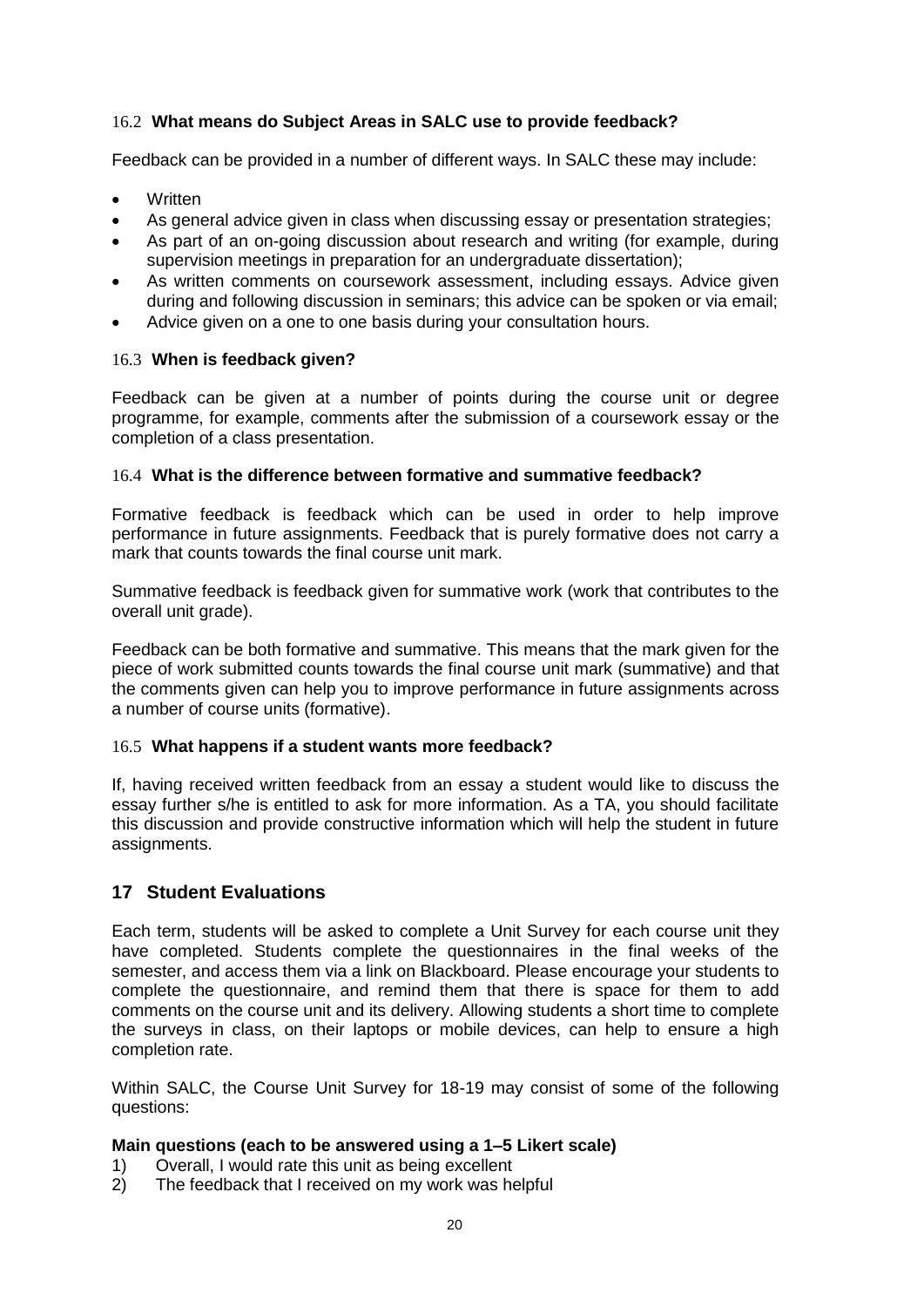- 3) This unit was well organised
- 4) Classes were clearly structured and well presented
- 5) Teaching staff displayed a keen interest in the subject
- 6) The course unit provided opportunities for participation and discussion
- 7) The material I studied was engaging and intellectually stimulating
- 8) The assessment activities were well designed and clearly explained
- 9) Teaching staff were readily available and approachable
- 10) The resources available online and in the library significantly enhanced my learning
- 11) I have acquired intellectual and practical skills which will be useful in further study or employment

#### **Lecturer/tutor question (to be answered using a 1–5 Likert scale)**

#### X's teaching was excellent

[note that students have the opportunity to comment on all the tutors teaching on a particular unit]

#### **Lecturer/tutor comment question (free-text response)**

What aspect of X's approach to teaching best helped your learning [note that students have the opportunity to comment on all the tutors teaching on a particular unit]

#### **Comment questions (free-text response)**

Please provide details of what you valued about this unit Please provide details of what you think could be improved on this unit

#### <span id="page-20-0"></span>**18 Blackboard**

All course units are required to have a Blackboard section. You will be given access to the Blackboard section for the courses you are teaching on. You can login to Blackboard via [my.manchester.ac.uk](file://///vdm02-g1.ds.man.ac.uk/fs_shared_01$/Hum1/ALC/SALC%20Teaching%20and%20Learning/Handbooks/TA%20Handbook/2017-18/my.manchester.ac.uk)

Information about the Faculty of Humanities eLearning can be found at:

<http://www.humanities.manchester.ac.uk/tandl/elearning/>

Training and assistance is available from the eLearning team, details available on the Faculty eLearning website (see above link).

# <span id="page-20-1"></span>**19 Student System**

You can access the student system, 'Campus Solutions', from Staff Net: <http://www.staffnet.manchester.ac.uk/> - see section 'Staff Systems' and choose the link to Campus Solutions.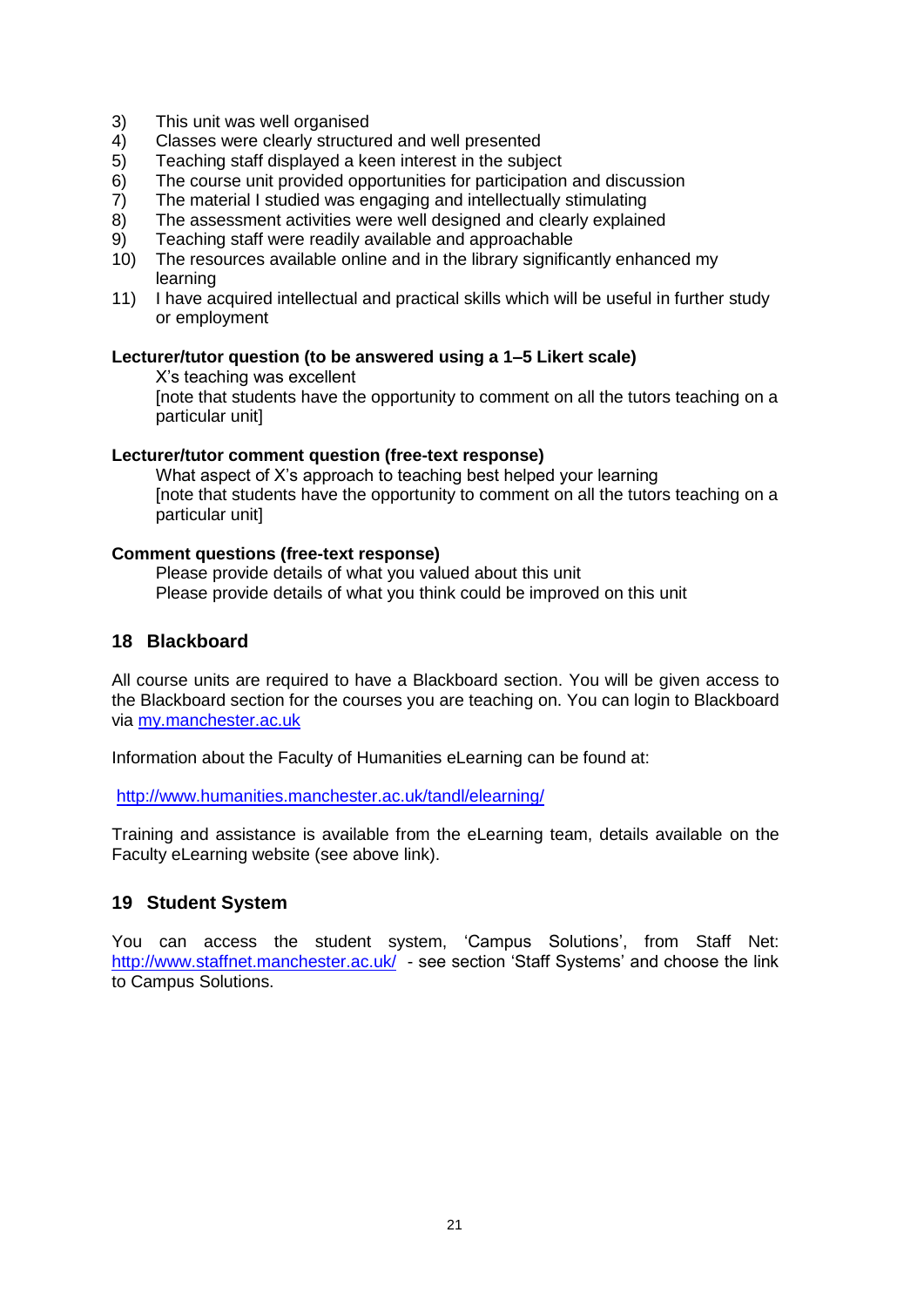# **20 Programme Administrator Contacts**

## **Teaching and Learning Management Team**

| <b>Position</b>                                            | <b>Name</b>          | <b>Number</b> | <b>Email address</b>               | Room                                  |
|------------------------------------------------------------|----------------------|---------------|------------------------------------|---------------------------------------|
| Teaching and Learning Student<br><b>Operations Manager</b> | Emma Wilson          | 61789         | emma.wilson@manchester.ac.uk       | Samuel Alexander<br>S3.9              |
| Programmes Manager                                         | Fiona Fraser         | 53157         | fiona.fraser@manchester.ac.uk      | Samuel Alexander,<br>S <sub>3.8</sub> |
| Assessment Manager                                         | Morag Guilfoyle      | 61645         | morag.guilfoyle@manchester.ac.uk   | Samuel Alexander<br>S <sub>3.13</sub> |
| Student Experience Manager                                 | Louise Stewart       | 50321         | louise.stewart@manchester.ac.uk    | Samuel Alexander<br>W <sub>1.8</sub>  |
| <b>Student Support and Guidance</b><br>Manager             | Sara Latham          | 58056         | sara.latham@manchester.ac.uk       | Samuel Alexander A17                  |
| <b>Curriculum Manager</b>                                  | <b>Nick Prideaux</b> | 58980         | nicholas.prideaux@manchester.ac.uk | Mansfield Cooper 4.09                 |

#### <span id="page-21-0"></span>**Undergraduate Offices**

| Area                                                                | <b>Number</b> | <b>Email address</b>                   | Room                            |
|---------------------------------------------------------------------|---------------|----------------------------------------|---------------------------------|
| History of Art and Cultural<br><b>Practices</b>                     | 53055         | ahcp@manchester.ac.uk                  | Mansfield Cooper MC4.02         |
| Classics & Ancient History and<br>Archaeology                       | 53148         | caha@manchester.ac.uk                  | Samuel Alexander S2.3           |
| Drama                                                               | 54982         | drama.administrator@manchester.ac.uk   | <b>Martin Harris Centre G51</b> |
| English Literature, American<br><b>Studies and Creative Writing</b> | 58590         | Eac.administrator@manchester.ac.uk     | Samuel Alexander W1.12          |
| Linguistics and English Language                                    | 61728         | Lela.administrator@manchester.ac.uk    | Samuel Alexander W1.12          |
| All Modern Language subjects                                        | 58311         | Salc-languages@manchester.ac.uk        | Samuel Alexander W3.12          |
| History                                                             | 53171         | History.administrator@manchester.ac.uk | Samuel Alexander W2.12          |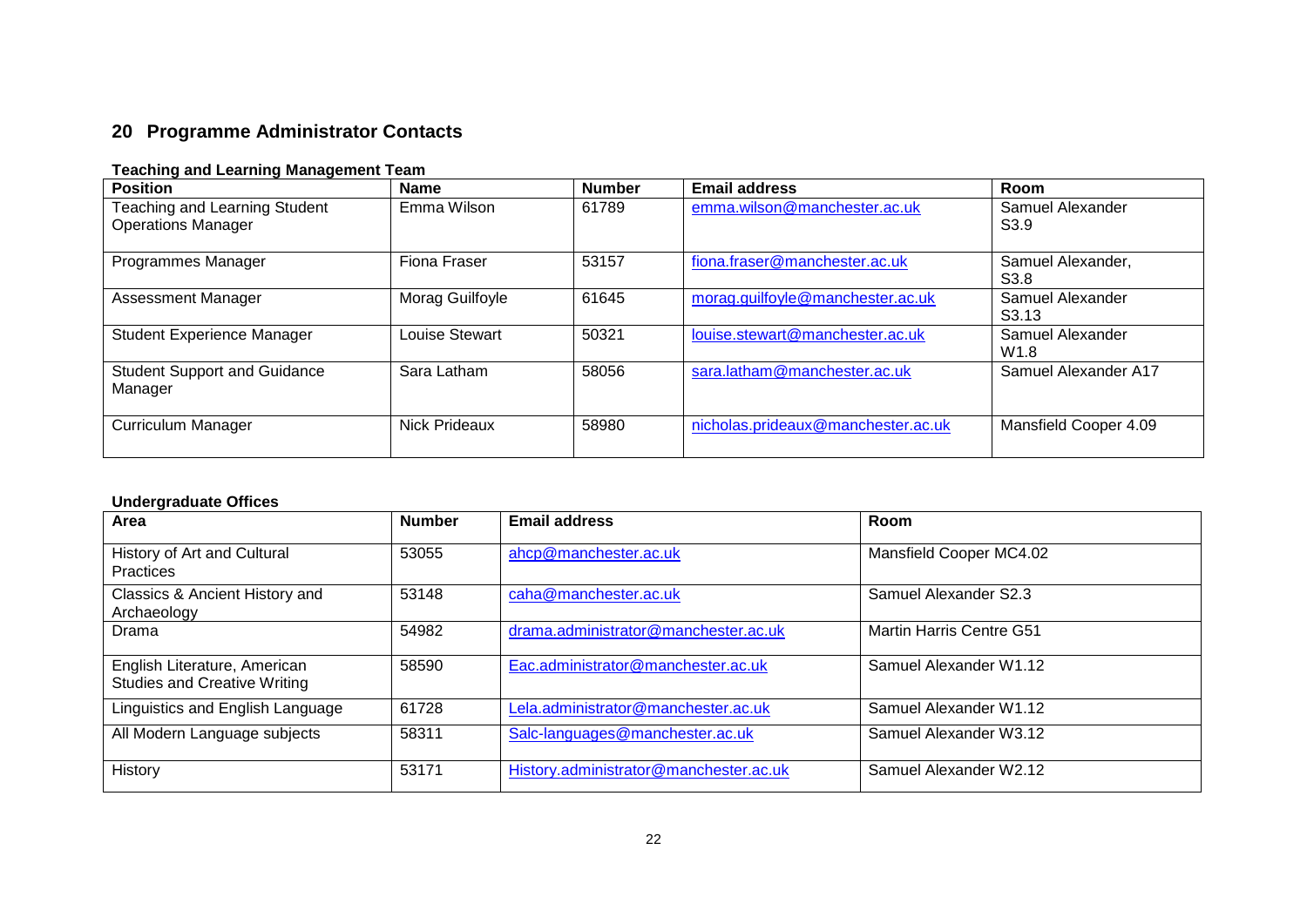| Music                    | 58964 | Music.administrator@manchester.ac.uk | Martin Harris G51      |
|--------------------------|-------|--------------------------------------|------------------------|
| Religions and Theology   | 53151 | relt@manchester.ac.uk                | Samuel Alexander S2.3  |
| <b>World Literatures</b> | 58590 | Eac.administrator@manchester.ac.uk   | Samuel Alexander W1.12 |

#### **Postgraduate Taught Administrators**

| Area              | Number | $-$<br><b>⊧mail address</b> | Room                                                  |
|-------------------|--------|-----------------------------|-------------------------------------------------------|
| All subject areas | 53604  | $\sim$<br>au.ur             | .<br>~~<br>:ller<br>VVIIKINSON<br>. .<br><b>UU.IJ</b> |

#### **Student Support and Guidance**

| . .<br><b>Position</b>                          | <b>Number</b> | <b>Email address</b>                 | Room                 |
|-------------------------------------------------|---------------|--------------------------------------|----------------------|
| <b>Student Support &amp; Guidance</b><br>Office | 61254         | Salc-studentsupport@manchester.ac.uk | Samuel Alexander A15 |

#### **School Office**

| <b>Position</b>                    | <b>Name</b>             | <b>Number</b> | <b>Email address</b>              | Room             |
|------------------------------------|-------------------------|---------------|-----------------------------------|------------------|
| <b>School Operations Manager</b>   | Kim Hunter              | 58070         | kim.hunter@manchester.ac.uk       | Samuel Alexander |
|                                    |                         |               |                                   | A5               |
| PA to Head of School, Professor    | <b>Bethany Pedder</b>   | 53283         | Bethany.pedder@manchester.ac.uk   | Samuel Alexander |
| Alessandro Schiesaro &             |                         |               |                                   | A2               |
| PA to Head of School               |                         |               |                                   |                  |
| <b>Administration Jayne Hindle</b> |                         |               |                                   |                  |
| Senior Divisional Support          | <b>Martin Bardell</b>   | 53222         | Martin.bardell@manchester.ac.uk   | Samuel Alexander |
| Administrator                      |                         |               |                                   | A6               |
|                                    |                         |               |                                   |                  |
| Senior Divisional Support          | <b>Stephanie Holmes</b> | 53092         | stephanie.holmes@manchester.ac.uk | Samuel Alexander |
| Administrator                      |                         |               |                                   | A6               |
|                                    |                         |               |                                   |                  |